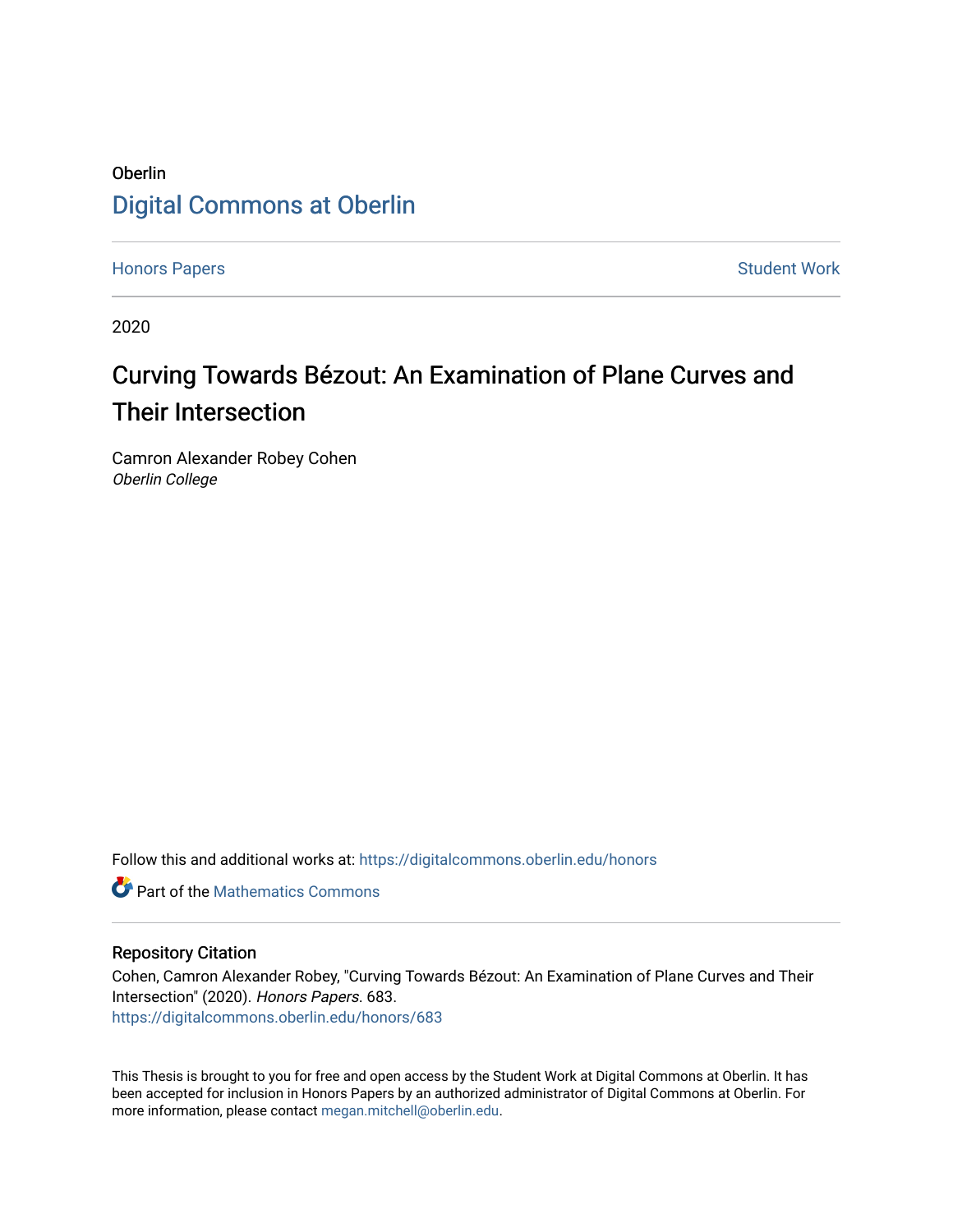# CURVING TOWARDS BEZOUT: AN ´ EXAMINATION OF PLANE CURVES AND THEIR INTERSECTION

OBERLIN COLLEGE

CAMRON COHEN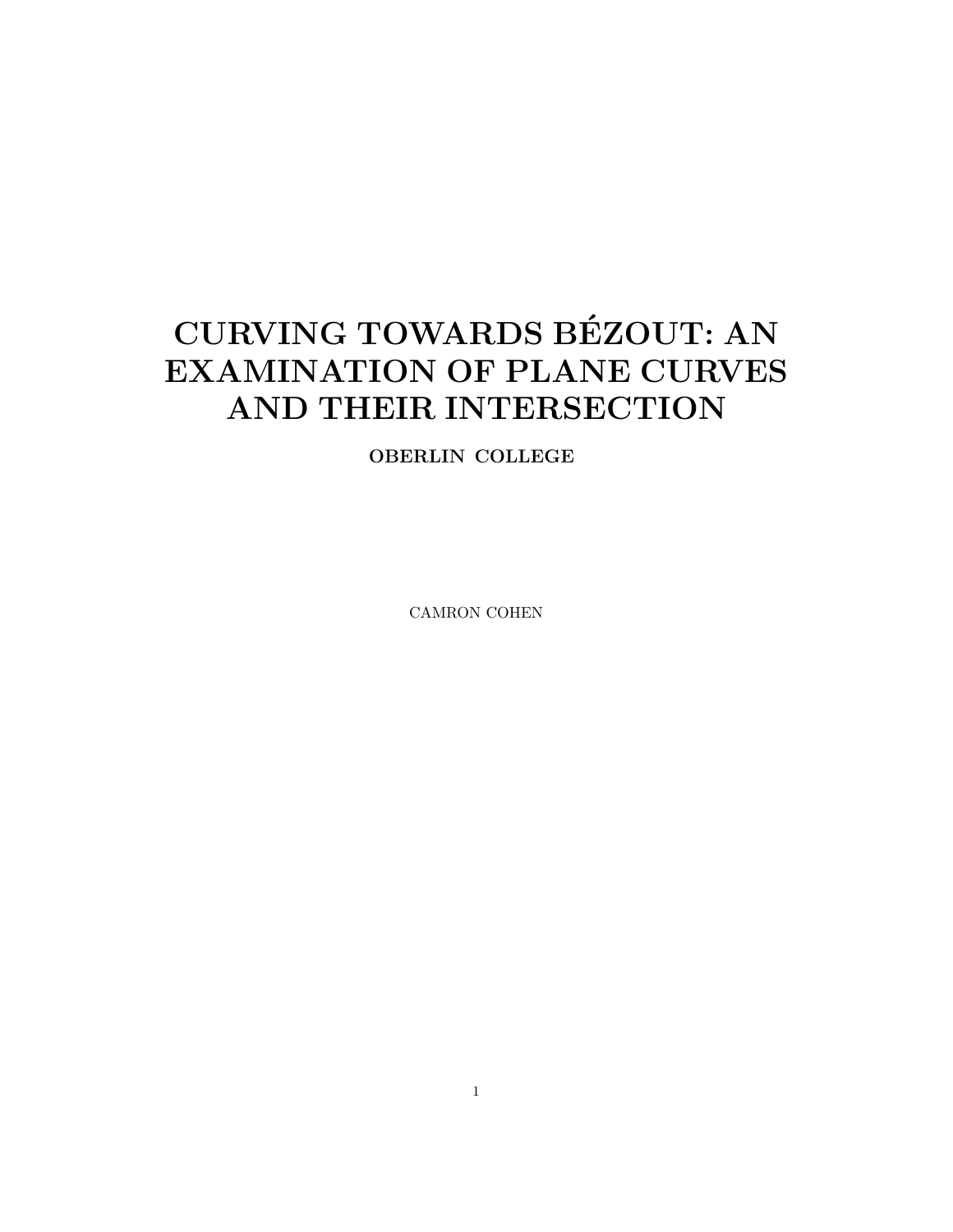#### 1. ABSTRACT

One area of interest in studying plane curves is intersection. Namely, given two plane curves, we are interested in understanding how they intersect. In this paper, we will build the machinery necessary to describe this intersection. Our discussion will include developing algebraic tools, describing how two curves intersect at a given point, and accounting for points at infinity by way of projective space. With all these tools, we will prove Bézout's theorem, a robust description of the intersection between two curves relating the degrees of the defining polynomials to the number of points in the intersection.

#### 2. Affine Space

2.1. Background. We assume the reader has some background in algebraic geometry. Namely, an understanding of the correspondence between ideals in polynomial rings and varieties is assumed. If  $I$  is an ideal and  $V$  is a variety, we will use  $V(I)$  to refer to the set of points on which all  $f \in I$  vanish and  $I(V)$  to refer to the ideal of polynomials that vanish on all  $p \in V$ .

We also assume some familiarity with quotient rings and local rings. Note, throughout the paper, we will use  $k$  to refer to an algebraically closed field. Given a variety  $V \subseteq k^n$ , we will use the following notation

$$
\Gamma(V) := k[x_1, \dots, x_n]/\mathbf{I}(V)
$$
  

$$
\mathcal{O}_P(V) := \left\{ \frac{F}{G} \mid F, G \in \Gamma(V), G(P) \neq 0 \right\},\
$$

where  $P \in k^n$ . We will usually, however, be working in either  $\mathbb{A}^2$ , affine 2-space over k, or  $\mathbb{P}^2$ , projective 2-space over k. Furthermore, if  $F \in R$ , where R is a ring, I is an ideal in R, and  $S := R/I$ , we will use the notation  $\overline{F}^I$  or  $\overline{F}^S$  to denote the residue of  $F \in S$ . It will be clear in context which notation we are using. Sometimes, given  $H \in k[x_1, \ldots, x_n]$ , we will write  $\mathcal{O}_P(H)$ . In this case, we mean  $\mathcal{O}_P(\mathbf{V}(H))$ , but shorten it for simplicity.

Additionally, we note there is a natural relationship between polynomials in  $k[x, y]$  and curves in  $\mathbb{A}^2$ . Namely, if  $F \in k[x, y]$  and F is not the zero polynomial, the points where  $F$  vanishes define a curve in  $\mathbb{A}^2$ . We will refer to the curve defined by  $F = 0$  as  $F_C$ . Thus, if we give a curve,  $F_C$ , we will refer to the defining polynomial as F. We address this explicitly for ease of reference when giving explicit definitions for F.

Finally, if  $F \in k[x_1, \ldots, x_n]$ , we will refer to F as a form if the degree of each term of  $F$  is the same, i.e.,  $F$  is a homogeneous polynomial. Furthermore, if  $F$ is a form, we define  $F_*$  as the dehomogenization of F. Note, if  $F \in k[x_1, \ldots, x_n]$ , then  $F_* \in k[x_1, \ldots, x_{n-1}]$ . As an explicit example, if  $F \in k[x, y, z]$ , we may say  $F_* = F(x, y, 1)$ . As we will see later, however, we may dehomogenize with respect to any variable. In fact, we may dehomogenize with respect to any projective line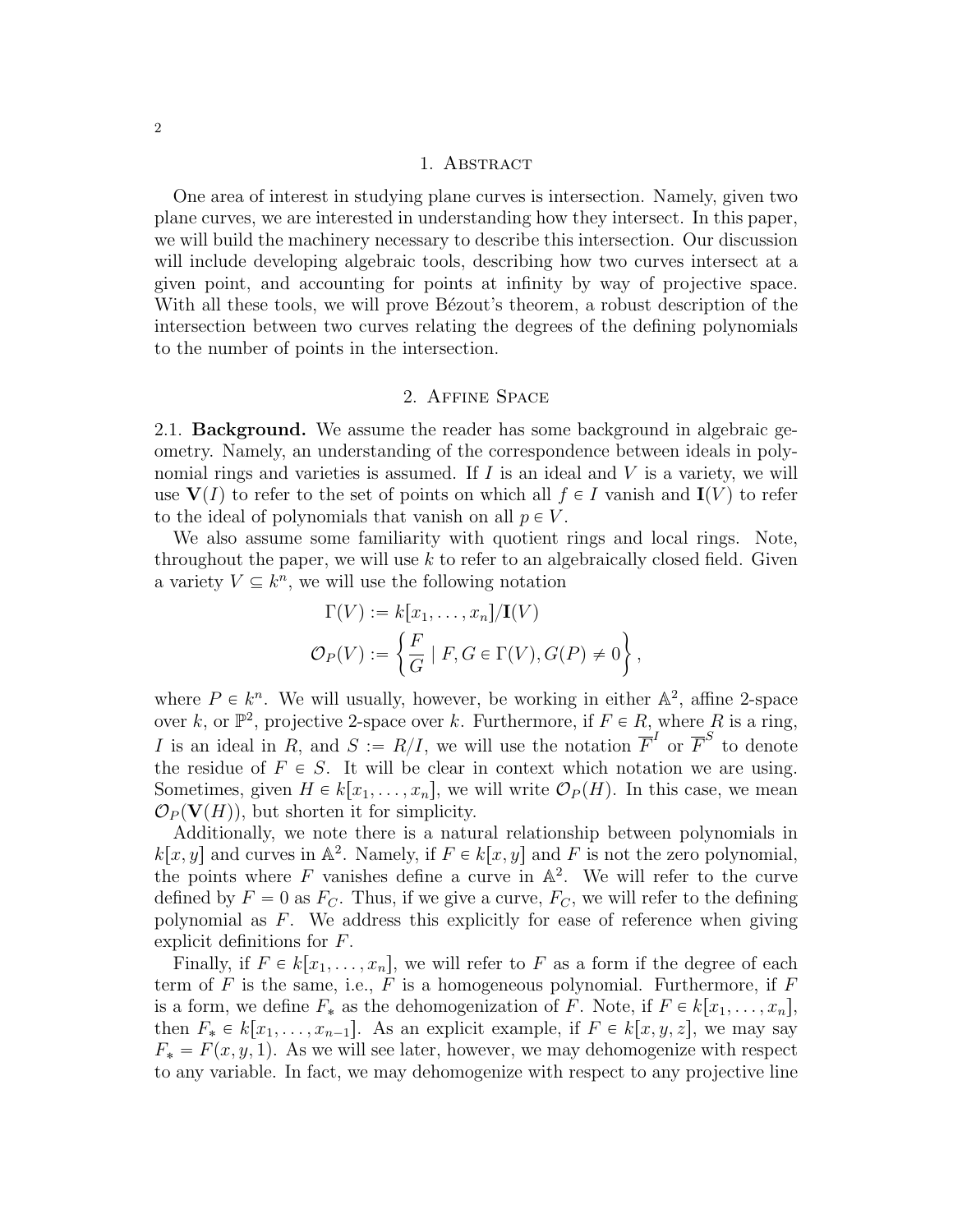without affecting our definitions of intersection number in projective space. Thus, in many cases, we will not be explicit with which projective line we are using to dehomogenize  $F$ , and simply refer to the dehomogenization,  $F_*$ . Conversely, if we have an affine curve  $F_C$ , we use  $F^*$  to refer to the homogenization of F. Namely, if  $F = F_m + \dots F_l$ , where  $F_i$  are forms,  $F^* = z^{l-m}F_m + \dots + z^0F_l$ . Note, if  $F \in k[x_1, \ldots, x_n], F^* \in k[x_1, \ldots, x_{n+1}].$ 

2.2. Algebra. Before we begin our discussion of curves, we first prove a few important theorems we will use in our discussion. First, we examine a useful algebraic result. Here, we present a proof outlined in [2, p. 148] with additional details. Note, we will refer to the local ring  $\mathcal{O}_P(\mathbb{A}^2)$  as  $\mathcal{O}_P$  for ease of notation.

**Theorem 2.1.** If I is a zero-dimensional ideal in  $k[x_1, \ldots, x_n]$ , then if  $V :=$  $\mathbf{V}(I) = \{P_1, \ldots, P_m\}$ , there is an isomorphism between  $k[x_1, \ldots, x_n]/I$  and the direct product of the rings  $A_i := \mathcal{O}_{P_i}/I\mathcal{O}_{P_i}$ .

**Lemma 2.2.** Let I and V be as in the theorem. Then, if  $M_i := \mathbf{I}(\{P_i\})$ , for all  $P_i \in V$ , we have the following

- $p$ , we have the joutowing<br>
(a) There exists  $d \geq 1$  such that  $(\bigcap_{i=1}^m$  $\sum_{i=1}^m M_i)^d \subseteq I$
- (b) There are polynomials  $E_i \in k[x_1, \ldots, x_n]$  for each i such that There are poly<br>(i)  $-1 + \sum_{i=1}^{m}$ 
	- $\sum_{i=1}^m E_i \in I$
	- (*ii*)  $E_iE_j \in I$  when  $i \neq j$
	- $(iii)$   $E_i^2 E_i \in I$
	- (iv)  $E_i \in I \mathcal{O}_{P_i}$  when  $i \neq j$
	- (v)  $E_i 1 \in I \mathcal{O}_{P_i}$  for each i
- (c) If  $G \in k[x_1, \ldots, x_n] \backslash M_i$ , then there exists  $H \in k[x_1, \ldots, x_n]$  such that  $GH - E_i \in I$

*Proof.* First, we note  $(a)$  can be found as a simple application of the Nullstel-*Proof.* First, we note (*a*) can be found as a simple application of the Nullstell-<br>lensatz. Namely,  $\mathbf{I}(V) = \mathbf{I}(\{P_1\}) \cap \cdots \cap \mathbf{I}(\{P_m\}) = \bigcap_{i=1}^m M_i$ . But we also know If Islack Namely,  $\mathbf{I}(V) = \mathbf{I}(\{I\}_1) \cap \cdots \cap \mathbf{I}(\{I\}_m) = \prod_{i=1}^{m_i} M_i$ . But we also know  $\mathbf{I}(V) = \sqrt{I}$ , by the strong Nullstellensatz [3, p. 179], so our result follows since I is finitely generated.

For  $(b)$  we must put in a bit more work. We begin by noting, by Lemma 2.9 in [2, p. 43], for each index *i*, there exists a  $G_i \in k[x_1, \ldots, x_n]$  such that<br> $G_i(P_j) = \begin{cases} 0 & i \neq j \\ 1 & i = i \end{cases}$ .

$$
G_i(P_j) = \left\{ \begin{array}{ll} 0 & i \neq j \\ 1 & i = j \end{array} \right..
$$

Now, we propose a definition for  $E_i$ , and we will show all of  $(i) - (v)$  are satisfied. Let

 $(E_i$  $:= 1 - (1 - G_i^d)^d$  for all *i* 

where d is as in (a). To prove (i), we will show  $-1 + \sum_{i=1}^{m}$  $\sum_{i=1}^m E_i \in$  $\bigcap^m$  $\sum_{i=1}^m M_i^d$ . But since all the  $M_i$  are distinct maximal ideals, we know that the set of all  $M_i$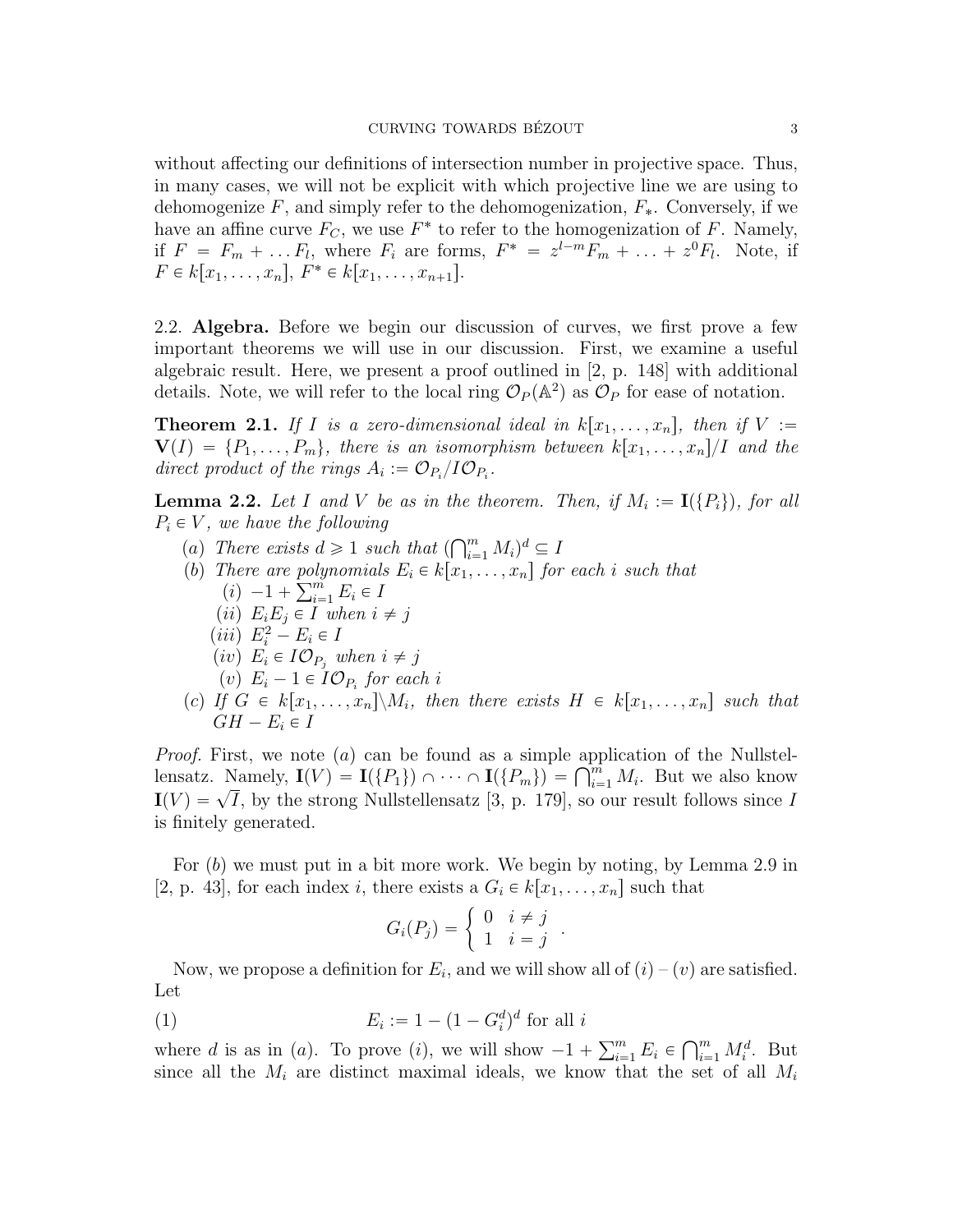is pairwise comaximal. Thus, by Proposition 5.2 (see Appendix), we conclude  $\widehat{C}^m$  *Md*  $(\widehat{C}^m$  *M*<sup>d</sup> pairwise comaximal.<br>  $\sum_{i=1}^m M_i^d = (\bigcap_{i=1}^m M_i)^d.$ 

Therefore, we need only show  $-1 + \sum_{i=1}^{m}$  $\sum_{i=1}^m E_i \in$  $\bigcap^m$  $\sum_{i=1}^{m} M_i^d$ . To accomplish this task, we will demonstrate  $E_i \in M_j^d, i \neq j$ , and  $E_i - 1 \in M_i^d$ , for all i. First we argue the former case.

Note that  $G_i \in M_j$  when  $i \neq j$ , since  $M_j$  is a maximal ideal for  $P_j$  and  $G_i(P_j)$  $0.$  But if we expand the right side of equation  $(1)$ , we find

$$
E_i = -\binom{d}{1} G_i^d + \dots \pm \binom{d}{d} G_i^{d^2}
$$

where the  $\pm$  is determined by whether d is odd or even. Then  $G_i^d$  divides  $E_i$ , and since  $G_i \in M_j$ , we conclude  $E_i \in M_j^d$  when  $i \neq j$ .

To see  $M_i^d$  contains  $E_i - 1$ , we first observe  $1 - G_i^d$  vanishes at  $P_i$  by our definition of  $G_i$ . Consequently,  $M_i$  contains  $1 - G_i^d$ , and  $(1 - G_i^d)^d \in M_i^d$ . Since  $E_i - 1 = (1 - G_i^d)^d$ , we are done.

As noted earlier, to show  $E_i - 1 \in M_i$  for all i, begin with the observation that  $G_i - 1 \in M_i$  by the same logic as before, and repeat the above argument.

Notice that we have shown  $E_i \in M_j^d$  when  $i \neq j$  and  $E_i - 1 \in M_i^d$  for any Notice that we have shown  $E_i \in M_j^*$ .<br>choice of i. Then, for any  $i, -1 + \sum_{i=1}^m$  $\sum_{i=1}^{m} E_i = -1 + E_i +$ ř be of *i*. Then, for any  $i, -1 + \sum_{i=1}^{m} E_i = -1 + E_i + \sum_{j \neq i} E_j \in M_i^d$ , so  $\sum_{i=1}^{m} E_i \subseteq \bigcirc M_i^d$  Thus because observation.  $1 + \sum_{i=1}^{m} E_i \subseteq \bigcirc M_i^d$ choice of *i*. Then, for any *i*,  $-1 + \sum_{i=1}^{\infty} E_i = -1 + E_i + \sum_{j \neq i} E_j \in M_i^x$ , so  $-1 + \sum_{i=1}^m E_i \in \bigcap M_i^d$ . Thus, by our earlier observation,  $-1 + \sum_{i=1}^m E_i \in (\bigcap M_i)^d$ . But by  $(a)$ ,  $(\bigcap M_i)^d \subseteq I$ , so we have established  $(i)$ .

Directing our attention to  $(ii)$ , we can see this follows quickly from our earlier argument. Namely, since for any choice of  $i \neq k$ ,  $E_i \in M_k^d$ . But we are examining  $E_i E_j, i \neq j$ , so  $E_j \in M_i^d$ . The result follows.

Property *(iii)* will follow from our earlier proof that  $-1 + \sum_{j=1}^{m} E_j \in (\bigcap M_i)^d$ . Letting i be fixed and multiplying by  $E_i$ , we get a term still in I, namely

$$
-E_i + E_i \sum_{j=1}^{m} E_j = E_i^2 - E_i + \sum_{j \neq i} E_j E_i.
$$

But *(ii)* tells us  $\sum_{j\neq i} E_j E_i$  is in *I*, so it must be the case that  $E_i^2 - E_i$  is in *I* as well.

To finish  $(b)$ , we must show properties  $(iv)$  and  $(v)$ . In both cases, we will leverage (*iii*) and the definition of our local ring. Notice,  $E_i^2 - E_i = E_i (E_i - 1) \in IO_{P_j}$ . Then, if  $(E_i - 1)^{-1}$  were in  $\mathcal{O}_{P_j}$ , we would have established *(iv)*. But by our definition of  $E_i$  in (1),  $E_i(P_j) = 0, i \neq j$ . Thus,  $E_i - 1$  does not vanish at  $P_j$ , so its inverse exists in  $\mathcal{O}_{P_j}$ , as desired. Similarly, if  $E_i^{-1}$  were in  $\mathcal{O}_{P_i}$ ,  $(v)$  would be established. The argument here mirrors that of *(iv)*, but we note  $E_i(P_i) = 1$  instead.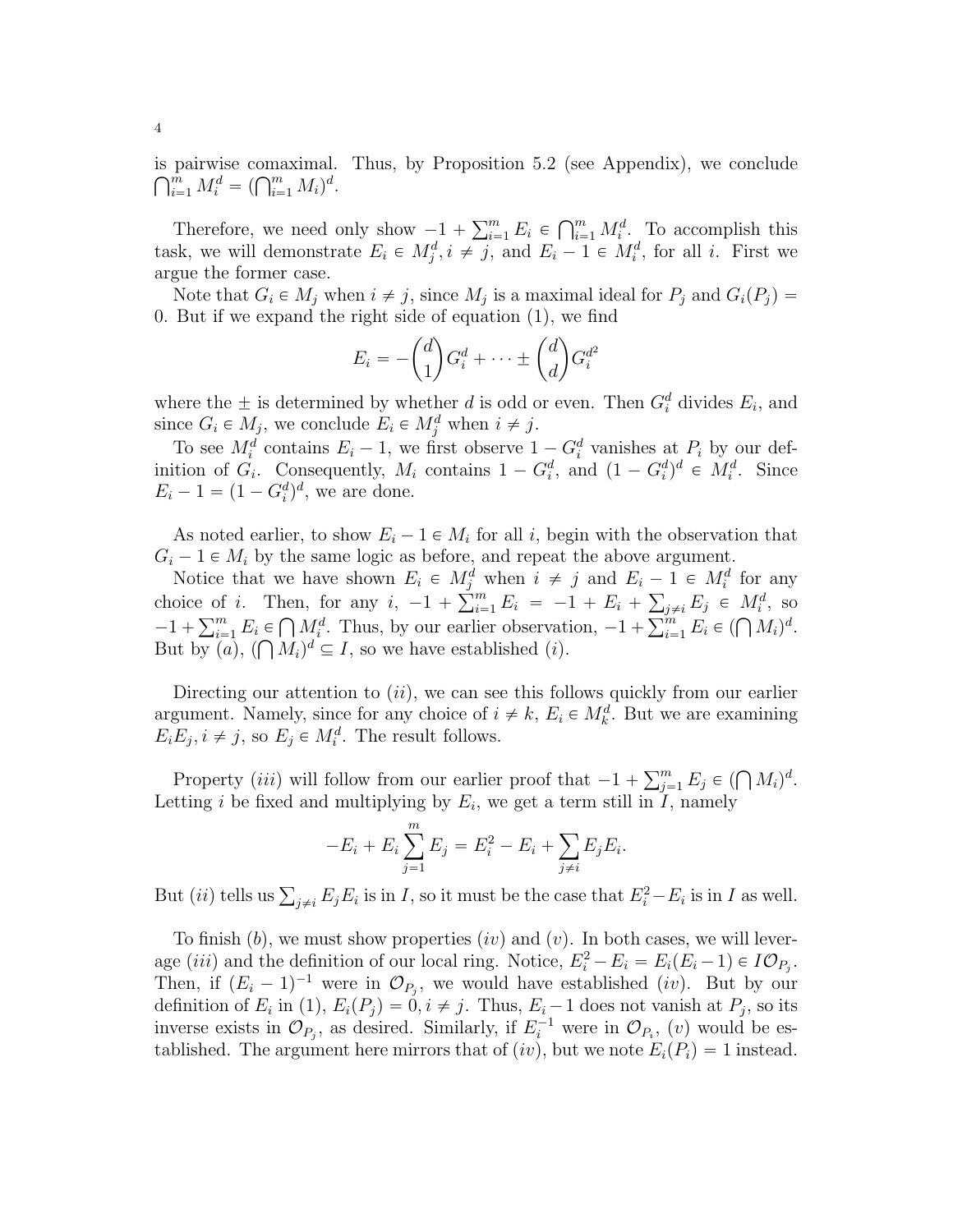Finally, we will show (c). First, fix i and let  $G \in k[x_1, \ldots, x_n] \backslash M_i$ . Without loss of generality, let  $G(P_i) = 1$ . If  $G(P_i) = c \in k$ , we may simply scale G by  $\frac{1}{c}$ , since these polynomials have identical zeros. Then, notice that since  $M_i$ is a maximal ideal, and  $1 - G$  vanishes on  $P_i$ ,  $1 - G \in M_i$ . Now, we propose  $H := (1 + (1 - G) + \cdots + (1 - G)^{d-1})E_i$ . But then,

(2) 
$$
GH = (1 - (1 - G))H = (1 - (1 - G)^d)E_i = E_i - (1 - G)^d E_i
$$

Recall that  $E_i \in M_j^d, i \neq j$ , and  $1-G \in M_i$  by our earlier observation. Therefore, Recall that  $E_i \in M_j^{\alpha}$ ,  $i \neq j$ , and  $1-G \in M_i$  by our earlier observation. Therefore,<br> $(1-G)^d E_i \in (\bigcap M_i)^d \subseteq I$ . Consequently, by equation (2),  $GH - E_i = -(1-G)^d E_i$ is in  $I$ , as desired.

*Proof of Theorem.* We will show that the map

$$
\phi: k[x_1, \dots, x_n] \to A_1 \times \dots \times A_m,
$$

$$
\phi(F) = (\overline{F}^{A_1}, \dots, \overline{F}^{A_m})
$$

has kernel equal to I and is surjective. This will complete our proof by the fundamental theorem of ring homomorphisms.

To begin, notice  $\phi$  is defined componentwise by the natural homomorphisms from the polynomial ring  $k[x_1, \ldots, x_n]$  to our local rings  $A_i$ . Thus, it is clear that if  $F \in I$ , then  $\overline{F}^{A_i} = \overline{0}^{A_i}$  for any *i*. Hence, it suffices to show ker $(\phi) \subseteq I$ .

Let  $F \in \text{ker}(\phi)$ . First note we may apply  $(b)(i)$  to conclude

(3) 
$$
F\sum_{i=1}^{m}(E_i)-F\in I.
$$

Second, if  $F \in \text{ker}(\phi)$ , then  $F \in \mathit{IO}_{P_i}$  for all i. Hence,  $F = F' \frac{F_i}{G_i}$  $\frac{F_i}{G_i}$ , where  $F' \in I$ ,  $\frac{F_i}{G_i} \in \mathcal{O}_{P_i}$ . We can rearrange this equation to get  $FG_i = F'F_i \in I$ , since  $F' \in I$ . Notice that  $G_i \notin M_i$ , since  $G_i(P_i) \neq 0$  by definition of  $A_i$ , so we can invoke (c) from our lemma to find  $H_i$  for each  $G_i$  such that  $G_i H_i - E_i \in I$ . Observe that

(4) 
$$
F\sum_{i=1}^{m}H_{i}G_{i}=\sum_{i=1}^{m}H_{i}(FG_{i})\in I,
$$

since each of the terms in our sum contains  $FG_i \in I$  for all i. Finally, we subtract equation  $(3)$  from equation  $(4)$  to get

$$
F\sum_{i=1}^{m}(H_iG_i - E_i) + F \in I
$$

But if this is the case, F must be in I, since  $H_iG_i - E_i \in I$  by (c) of Lemma 2.2. We conclude  $I = \text{ker}(\phi)$ .

 $\Box$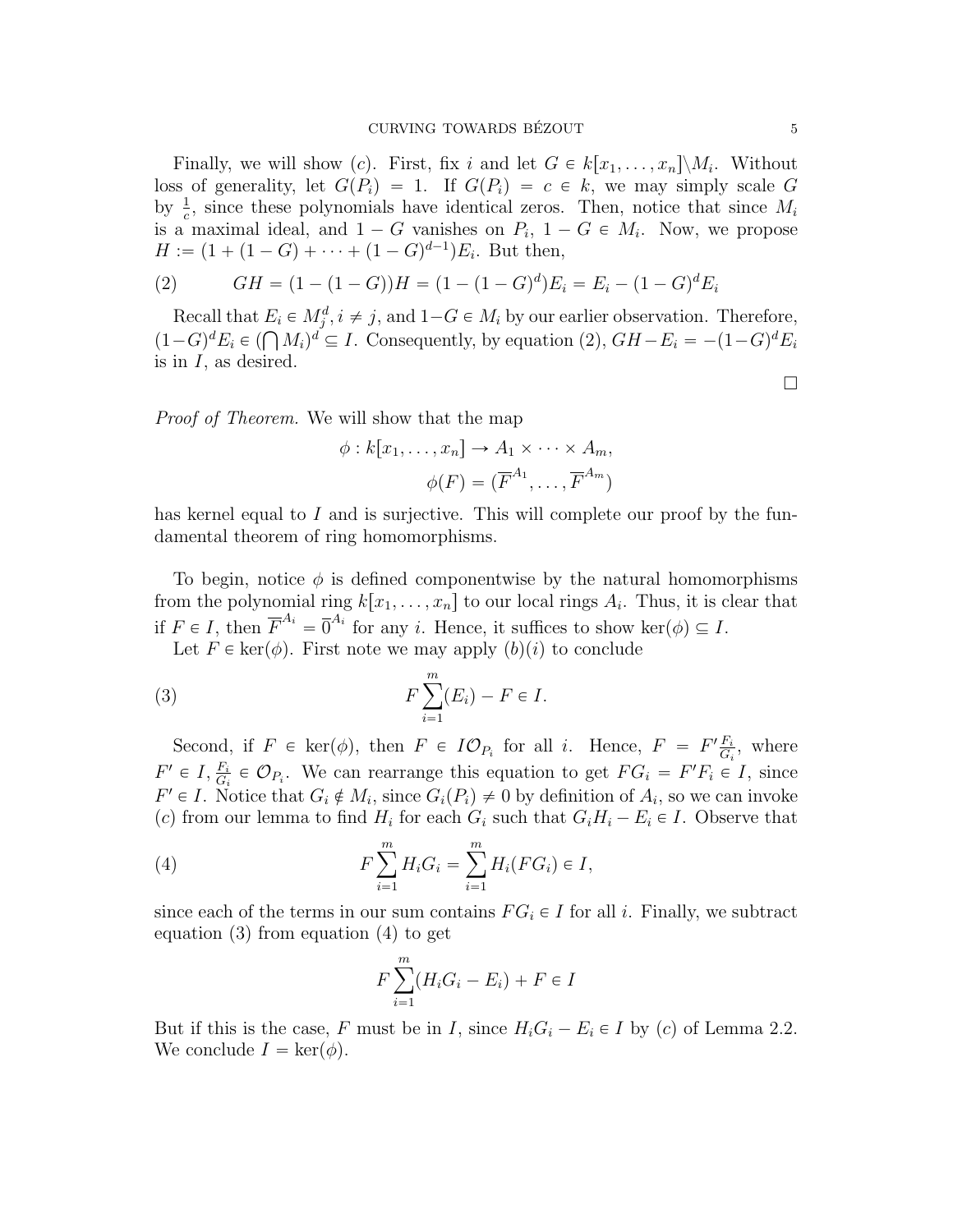By the fundamental theorem of ring homomorphisms, our proof will be complete once we see that  $\phi$  is surjective. That being the case, let  $\left(\frac{N_1}{D_1}\right)$  $\frac{N_1}{D_1}, \ldots, \frac{N_m}{D_m}$  $\frac{N_m}{D_m}$ )  $\in A_1 \times \cdots \times$  $A_m$ . Again, by (c) of our lemma, for each  $D_i$  there exists  $H_i$  such that  $H_iD_i - E_i \in$  $A_m$ . Again, by (c) of c<br>I. Now, let  $F := \sum_{i=1}^m$  $\sum_{i=1}^{m} H_i N_i E_i$  and notice  $\overline{F}_i^A = H_i N_i E_i$ , since  $E_j \in I \mathcal{O}_{P_i}, j \neq i$ by  $(b)(iv)$  of Lemma 2.2. Thus, we need only show  $H_i N_i E_i - \frac{N_i}{D_i}$  $\frac{N_i}{D_i} \in I \mathcal{O}_{P_i}$ . First, we simplify

$$
H_i N_i E_i - \frac{N_i}{D_i} = \frac{N_i}{D_i} (D_i H_i E_i - 1)
$$

and note

$$
D_i H_i E_i - 1 - (E_i^2 - 1) = E_i (D_i H_i - E_i).
$$

Since  $D_i H_i - E_i \in I$  by part (c) of Lemma 2.2,  $D_i H_i E_i - 1 \in I \mathcal{O}_{P_i}$  if  $E_i^2 - 1 \in I \mathcal{O}_{P_i}$ . Furthermore,

$$
E_i^2 - 1 - (E_i - 1) = E_i^2 - E_i \in I
$$
 by (b)(iii) of Lemma 2.2,

so  $E_i^2 - 1 \in I\mathcal{O}_i$  if  $E_i - 1 \in I\mathcal{O}_i$ . But,  $E_i - 1 \in I\mathcal{O}_i$  by  $(b)(v)$  of our lemma, so we may conclude  $\overline{F}_i^A = \frac{N_i}{D_i}$  $\frac{N_i}{D_i}$ , as desired. As noted earlier, this completes our proof.  $\Box$ 

2.3. Exact Sequences. Exact sequences will be useful in both establishing validity of our subsequent definition of intersection number and proving Bézout's theorem, so we introduce them here. Let  $M, M', M''$  be R-modules for some ring R. Then we define

$$
M' \xrightarrow{\phi} M \xrightarrow{\psi} M''
$$

as a sequence when  $\phi$  and  $\psi$  are R-module homomorphisms, and we say the sequence is exact when  $\text{im } \phi = \text{ker } \psi$ . This latter feature can be generalized to arbitrarily long sequences

$$
M_1 \stackrel{\phi_1}{\to} M_2 \stackrel{\phi_2}{\to} \cdots \stackrel{\phi_m}{\to} M_{m+1}
$$

by defining exactness to be when im  $\phi_i = \ker \phi_{i+1}$  for  $1 \leq i \leq m$ . Much of our work will involve considering the dimension of local rings, so the following application of the rank-nullity theorem will be useful. The proof may be found in [1, Section 2.10], but additional details are given here.

- Proposition 2.1.  $\gamma \stackrel{\phi}{\rightarrow} V \stackrel{\psi}{\rightarrow} V'' \rightarrow 0$  be an exact sequence of finite-dimensional vector spaces. Then  $\dim V' + \dim V'' = \dim V$ .
	- (2) Let  $0 \rightarrow V_1 \stackrel{\phi_1}{\rightarrow} V_2 \stackrel{\phi_2}{\rightarrow} V_3 \stackrel{\phi_3}{\rightarrow} V_4 \rightarrow 0$  be an exact sequence of finitedimensional vector spaces. Then dim  $V_4 = \dim V_3 - \dim V_2 + \dim V_1$ .
- *Proof.* (1) First, notice  $0 \to V' \stackrel{\phi}{\to} V$  is exact if and only if  $\phi$  is injective. Similarly,  $V \stackrel{\psi}{\rightarrow} V'' \rightarrow 0$  is exact if and only if  $\psi$  is surjective. Then, consider the linear map  $\psi : V \to V''$ . By the rank-nullity theorem,  $\dim V = \dim \text{im } \psi + \dim \text{ker } \psi$ . But, since  $\psi$  is onto,  $\phi$  is one-to-one, and im  $\phi = \ker \psi$ , our result follows.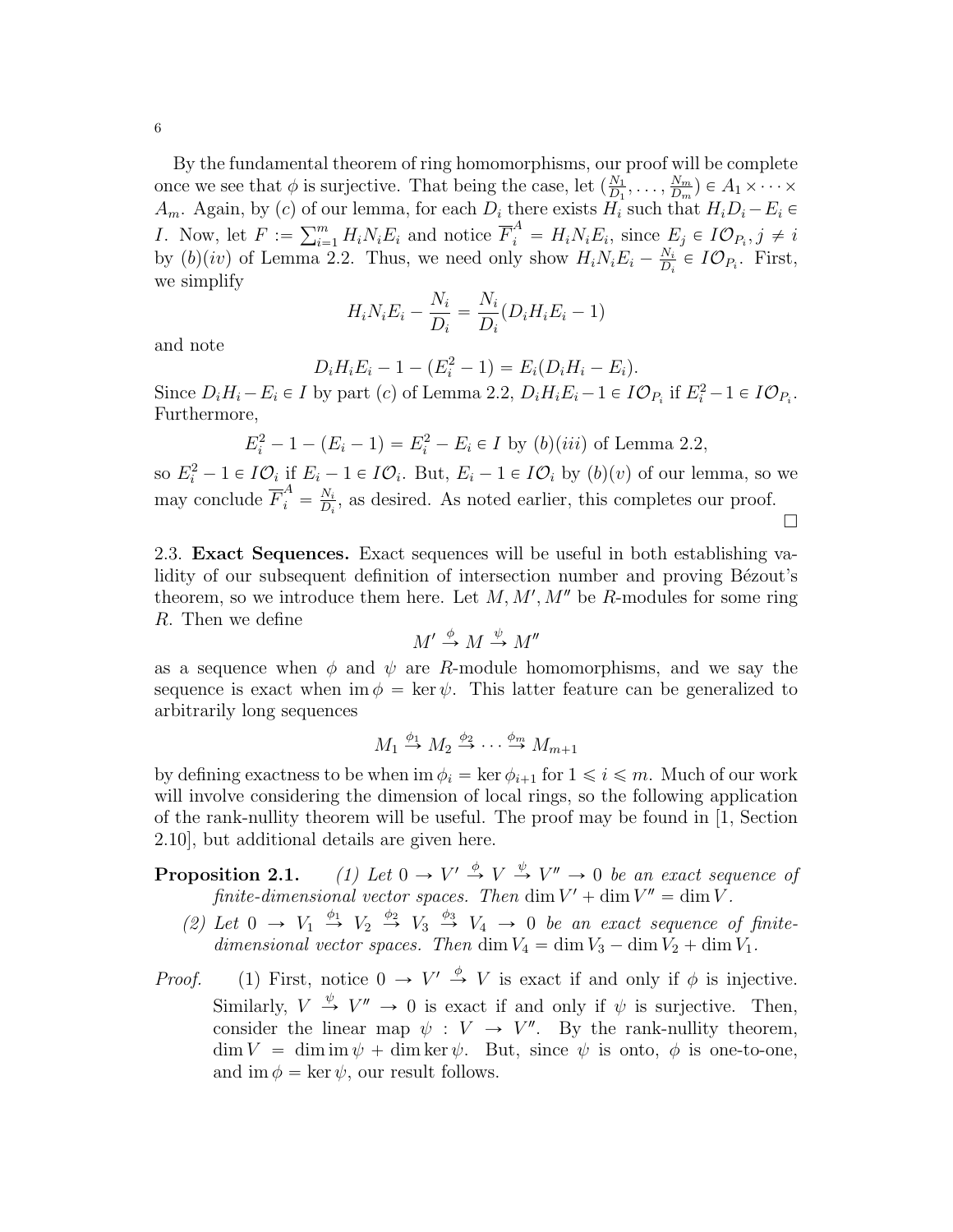(2) First, define  $W = \text{im } \phi_2 = \text{ker } \phi_3$ . Then, consider the sequences

$$
0 \to V_1 \stackrel{\phi_1}{\to} V_2 \stackrel{\phi_2}{\to} W \to 0
$$

$$
0 \to W \stackrel{\psi}{\to} V_3 \stackrel{\phi_3}{\to} V_4 \to 0
$$

where  $\psi(w) = w$ . Then, applying (1) to both the above sequences and subtracting the results will give the desired relation.

2.4. Plane Curves. As we noted in our abstract, given two plane curves defined by the vanishing of polynomials F and G in  $k[x, y]$ , we are interested in describing their intersection more completely than simply computing how many times the curves intersect. This question is only interesting if  $F$  and  $G$  do not share any common components. Otherwise,  $F_C$  and  $G_C$  intersect an infinite number of times. An upper bound of  $deg(F)deg(G)$  can be found using resultants [3, Section 8.7], but will not be proven here.

With this upper bound in place, a question naturally arises: why does equality not always hold? Answering this question will be the main focus of this paper, but first, we give a motivating example. Consider the curves  $F_C$ ,  $G_C$ , and  $H_C$ described by  $0 = F = x^2 - y$ ,  $0 = G = y$ , and  $0 = H = y - 1$ . These curves are graphed below.



Notice,  $F_C$  and  $H_C$  intersect at 2 points, and  $\deg(F) = 2$ ,  $\deg(H) = 1$ . In this case, equality holds. By comparison,  $F_C$  and  $G_C$  intersect at exactly one point, but  $\deg(F) \deg(G) = 2$ . This disparity can be understood by examining how  $G_C$ and  $H_C$  intersect  $F_C$ . In the case of the latter,  $H_C$  is not tangent to  $F_C$  at either point. By comparison,  $G_C$  is tangent to  $F_C$  at the point of intersection. Then, we may be able to understand why the number of points of intersection between, in this case,  $F_C$  and  $G_C$  is less than  $deg(F)deg(G)$  by accounting for tangency in some way.

 $\Box$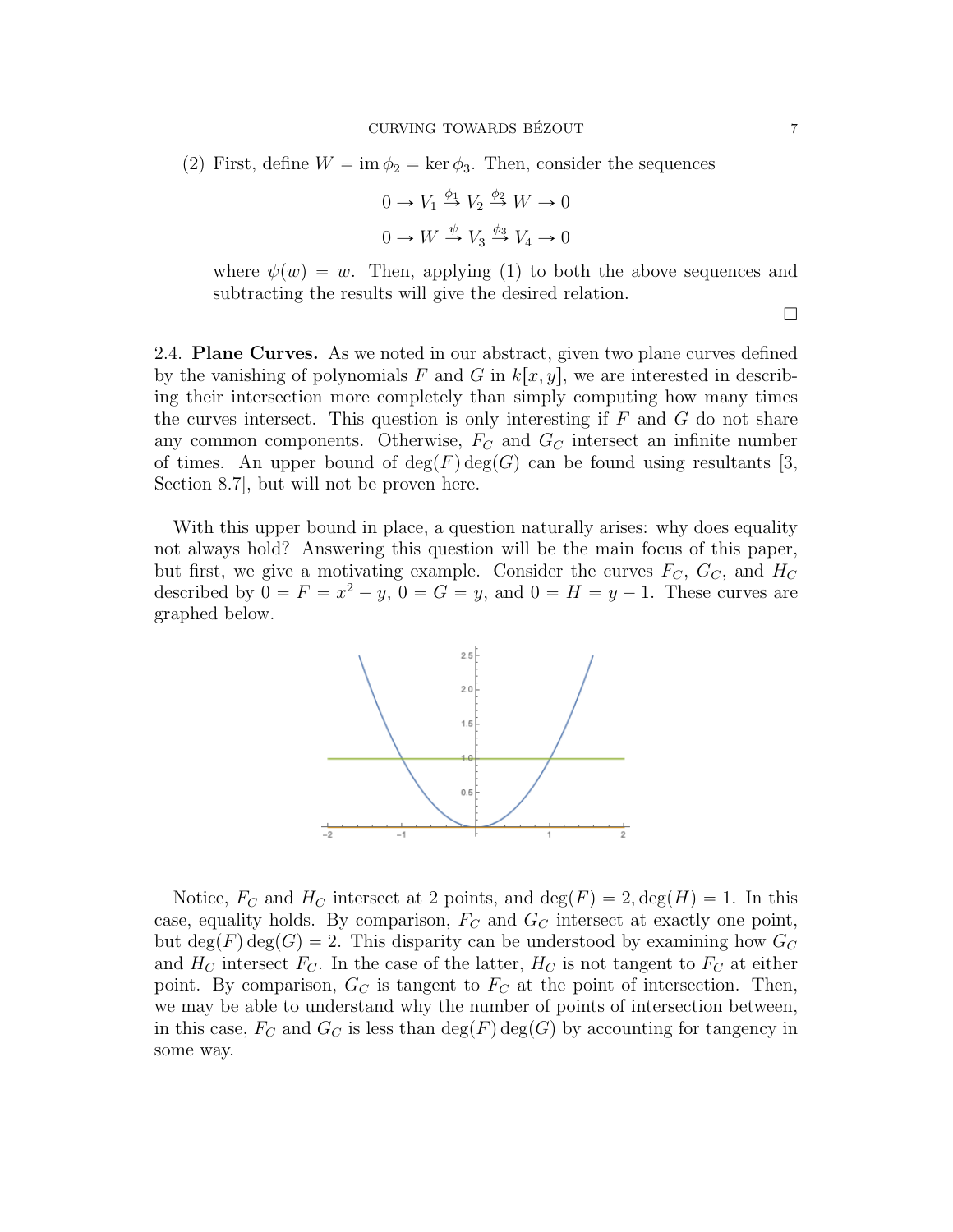This is not, however, the only case in which we find fewer points of intersection than  $\deg(F) \deg(G)$  for curves  $F_C$  and  $G_C$ . Consider the curves defined by  $x^2$  –  $y^2 = 0$  and  $y = 0$ . By graphing these curves, the reader will find the point of intersection,  $(0, 0)$ , is a singular point on our curved defined by  $x^2 - y^2 = 0$ . Thus, we would also like account for singularities in our consideration for why the number of points of intersection of two curves  $F_C$  and  $G_C$  is less than  $\deg(F) \deg(G)$ .

With these motivations, we move on to our discussion of intersection numbers, which will provide this method of counting we desire.

2.5. Intersection Numbers. We have noted that, given two plane curves  $F_C$ and  $G_C$ ,  $F_C$  and  $G_C$  intersect in at most  $\deg(F)$  deg(G) points. Our main theorem, Bézout's theorem, characterizes when equality holds in this inequality. First, we will develop some machinery necessary to quantify how curves intersect. Namely, we will discuss the intersection number of two curves,  $F_C$  and  $G_C$  at a point P in their intersection, denoted  $I(P, F \cap G)$ . We will first propose some properties we would like the intersection number to satisfy, prove these properties determine a unique number, and then give a definition for this quantity.

Before we begin listing our desired properties, we first give some relevant definitions. We say two curves intersect properly at a point if they share no common components through that point. Similarly, we say two curves intersect transversely at a point if they share no common tangents at that point. Finally, we define the multiplicity of a curve,  $F_C$ , at  $P = (0, 0)$ , denoted  $m_P(F)$  to be the degree of the lowest degree form in  $F$ . It will be useful throughout to note the tangents to  $F_C$  at the origin are given by the zeros of the lowest degree form in F [1, p. 33]. This observation may seem strange, but note as you approach the origin on  $F_C$ , the lowest degree form approaches 0 the slowest out of all forms in  $F$ . Thus, the smallest degree form affects the shape of  $F<sub>C</sub>$  the most when close to the origin. With these definitions, we continue with our defining properties.

#### Defining Properties:

- (1)  $I(P, F \cap G) \in \mathbb{Z}_{\geq 0}$  when  $F_C$  and  $G_C$  intersect properly at P. Otherwise  $I(P, F \cap G) = \infty$ .
- (2)  $I(P, F \cap G) = 0$  if and only if  $P \notin F_C \cap G_C$  and  $I(P, F \cap G)$  depends only on the components of  $F$  and  $G$  which vanish at  $P$ .
- (3)  $I(P, F \cap G)$  is unchanged when applying an affine change in coordinates to F and G
- (4)  $I(P, F \cap G) = I(P, G \cap F)$ . That is, the intersection number is a property of the two curves intersecting, not the order of their intersection.
- (5)  $I(P, F \cap G) \geq m_P(F)m_P(G)$  with equality holding exactly when  $F_C$  and  $G_C$  intersect transversely at P.
- (6) The intersection number sums over unions of curves. Namely, if  $F =$  $\Pi F_i^{r_i}, G = \Pi G_j^{s_j}$ on number sums over unions of curves. Na<br>  $j^{s_j}$ , then  $I(P, F \cap G) = \sum_{i,j} r_i s_j I(P, F_i \cap G_j)$ .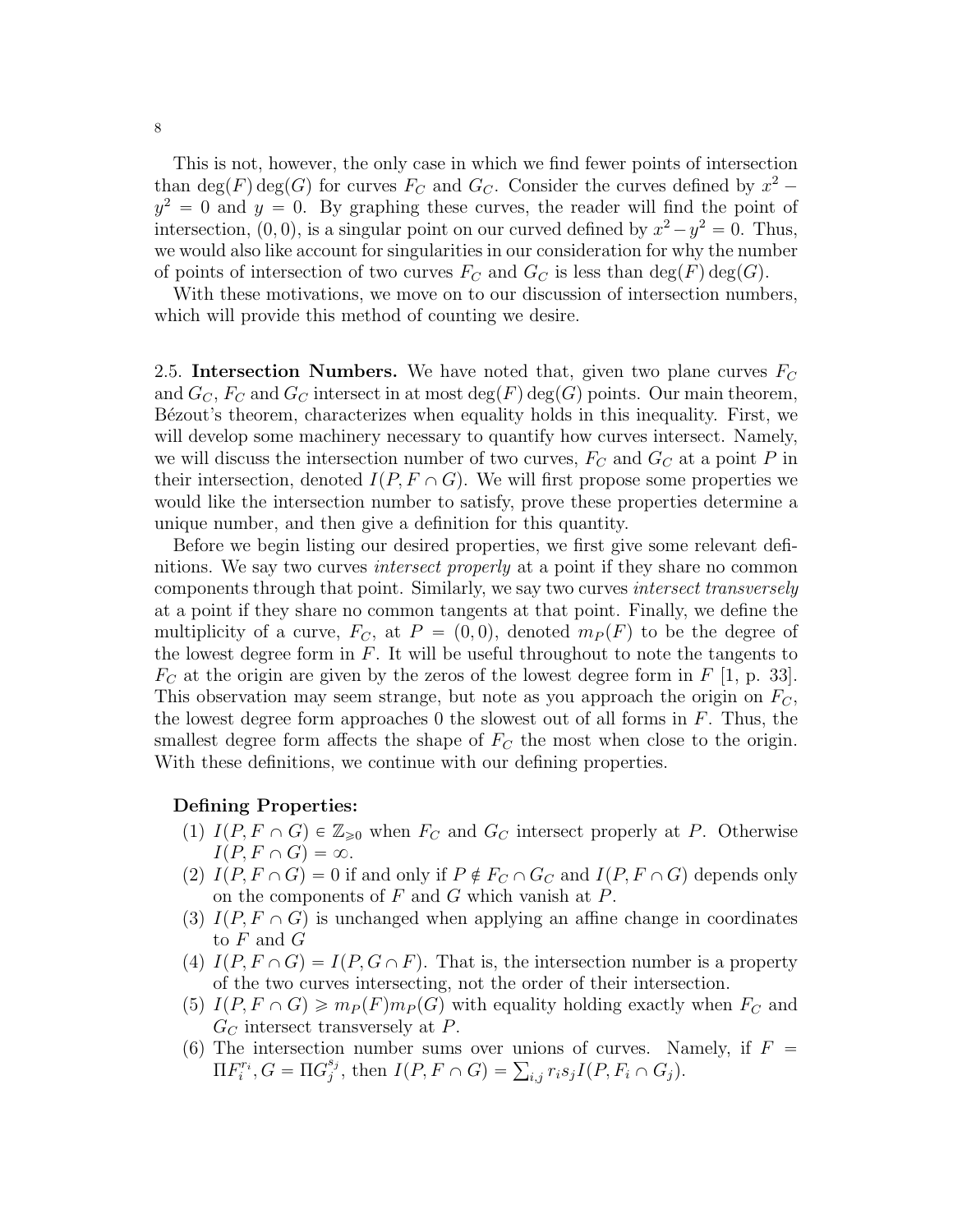(7) Adding factors of F to G should not affect  $I(P, F \cap G)$ . Namely,  $I(P, F \cap G)$  $G$ ) =  $I(P, F \cap (G + AF)), A \in k[x, y].$ 

The following theorem has been adapted from [1, Section 3.3].

**Theorem 2.3.** The unique intersection number for any two plane curves  $F_C$ ,  $G_C$ at a point P is given by

$$
I(P, F \cap G) = \dim_k(\mathcal{O}_P(\mathbb{A}^2) / \langle F, G \rangle \mathcal{O}_P(\mathbb{A}^2))
$$

Proof of Uniqueness. First, we prove the properties given above determine a unique intersection number for any two plane curves  $F_C, G_C$  and point P in their intersection. Let  $I(P, F \cap G)$  satisfy properties  $(1) - (7)$ . Then, we may assume  $I(P, F \cap G)$  is finite and P is the origin by properties (1) and (3). Furthermore, since  $I(P, F \cap G) = 0$  is described in (2), we may use induction on  $I(P, F \cap G)$ . Thus, assume  $I(P, F \cap G)$  is determined uniquely when  $I(P, F \cap G) < n \in \mathbb{N}$ . We will show that then  $I(P, F \cap G)$  can be computed when  $I(P, F \cap G) = n$ . Consider the polynomials  $F(x, 0), G(x, 0) \in k|x|$  of degrees r, s, respectively. We will consider r,  $s = 0$  if  $F(x, 0)$ ,  $G(x, 0)$  are the zero polynomial in k|x|, respectively. Furthermore, by (4), we may swap F and G if necessary, so that  $r \leq s$ . Now, we divide our proof into two cases. For our first case, we will argue that if  $r = 0$ , then the intersection number is uniquely determined. In the second case (when  $r > 0$ ), we will reduce our analysis to the first case using property  $(7)$  of the intersection number.

**Case 1:** In the case of  $r = 0$ , our key observation is that F is divisible by y. That is,  $F = yH$ , for some  $H \in k[x, y]$ ,  $\deg(H) < n$ . Then, by property (6) of our intersection number,

(5) 
$$
I(P, F \cap G) = I(P, y \cap G) + I(P, H \cap G).
$$

It is unclear how to proceed with the second term in this sum, so we will examine the first term. Namely, we will show this intersection number is positive. In turn, we will have shown that  $I(P, H \cap G) < n$ , making it uniquely determined by our inductive hypothesis.

We begin by noting  $G \neq yL$  for any  $L \in k[x, y]$ . Otherwise,  $F_C$  and  $G_C$  would share a component passing through the origin, but the case of an infinite intersection number is already handled by  $(1)$ . Then, we note  $G(x, 0) = x^m (a_0 + a_1 x + \cdots + a_l x^l)$ , where  $a_0 \neq 0$ , for some  $m \in \mathbb{N}$ . Now, we apply property  $(6)$  again to split our intersection number into the sum

$$
I(P, y \cap G) = I(P, y \cap x^m) + I(P, y \cap (a_0 + a_1 x + \dots + a_l x^l))
$$

The second term in our sum, however, is 0 since  $P$  is the origin, and  $a_0 \neq 0$ , and  $a_0 + a_1x + \cdots + a_lx^l$  does not vanish at the origin. Therefore, we need only examine  $I(P, y \cap x^m)$ . But, these two curves share no tangents at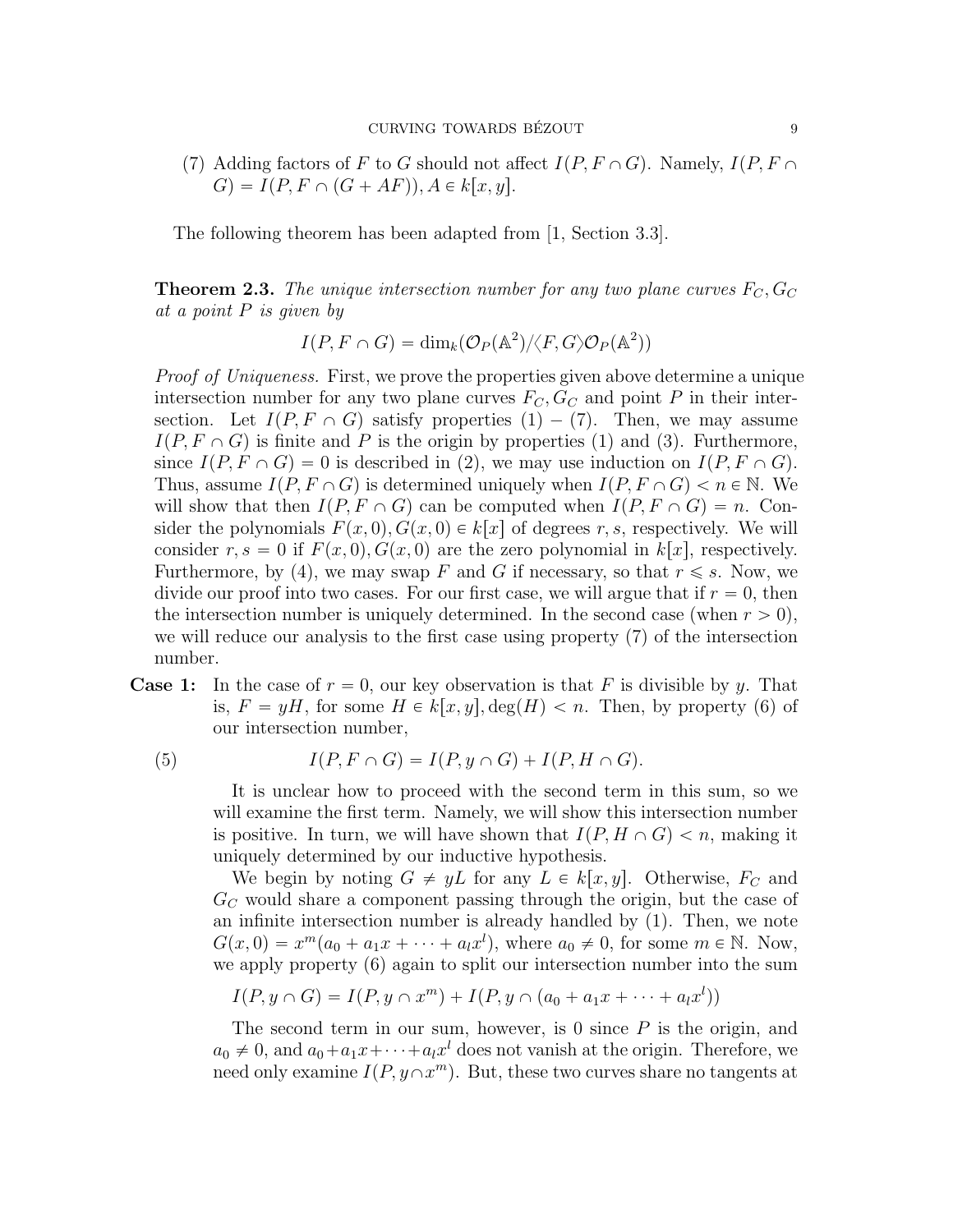the origin, so applying property (5), we find  $I(P, y \cap x^m) = 1m = m$ . Then, if  $m > 0$ , we know  $I(P, F \cap H) < n$  by equation (5). Thus,  $I(P, F \cap G)$  is unique by our earlier argument.

Thus, we need to show  $m > 0$ . Recall that  $F_C$  and  $G_C$  both pass through the origin, by assumption, and that  $G \neq yL$  for any  $L \in k[x, y]$ . Then, if  $G_C$  passes through the origin, it must be the case that  $G = x^l L$  for some  $l > 0, L \in k[x, y]$ . Thus, we have our desired result that  $m > 0$ .

**Case 2:** For  $r > 0$ , we would like to reduce to the case of  $r = 0$ . To accomplish this, we will propose an algorithm that uses property  $(7)$  of our intersection number to eliminate terms not in  $\langle y \rangle$  from our polynomials until one is in  $\langle y \rangle$ . This process is rather straightforward.

> First, take  $F(x, 0), G(x, 0)$  to be monic (we may multiply by constants otherwise). Next, let  $H := G - x^{s-r}F$ . Notice,  $t := deg(H) < s$  since the leading terms  $G(x, 0)$  and  $x^{s-r}F(x, 0)$  cancel. Furthermore, by (7),  $I(P, F \cap G) = I(P, F \cap H)$ . Since this relation between t and s is strict, we may continue until  $t = 0$  or  $t < r$ . In the latter case, we simply switch the roles of  $F$  and  $G$  and proceed.

> > $\Box$

Notice, this proof also suggests a method for computing the intersection number. Namely, eliminate leading terms in  $F(x, 0)$  and  $G(x, 0)$  until one is in  $\langle y \rangle$ . Then, examine the multiplicity of the other polynomial, substituting  $y = 0$ . Consider the following example, where our point of intersection  $P$  is the origin.



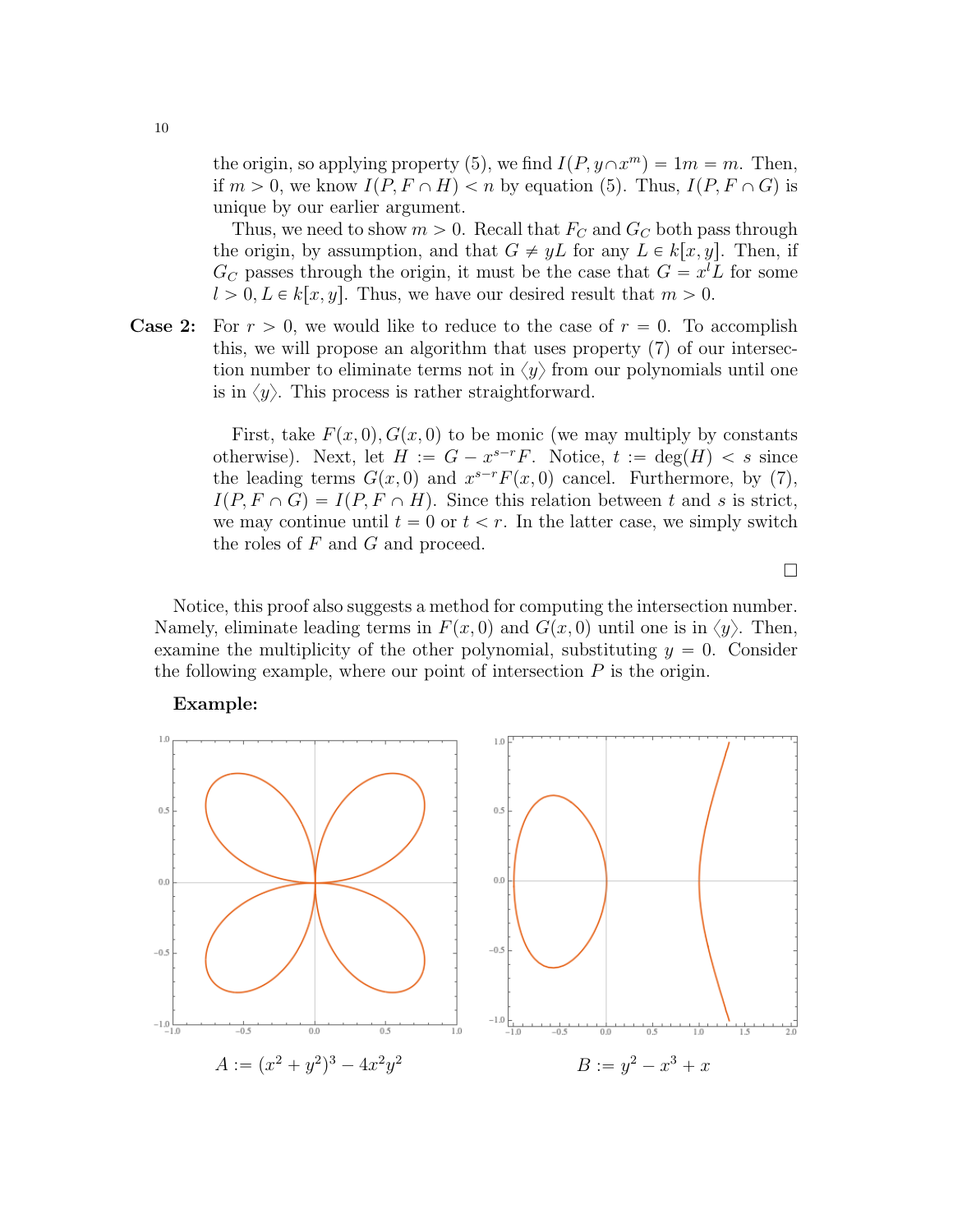First, we expand A to get

$$
A = x^6 + 3x^4y^2 + x^2y^4 + y^6 - 4x^2y^2
$$

Notice that  $\deg(A(x, 0)) > \deg(B(x, 0))$ , so we follow the described procedure in case 2, letting  $G = A, F = B$ . Thus, we define

$$
A_1 := A + x^3 B = x^4 + x^3 y^2 + 3x^4 y^2 + 3x^2 y^4 + y^6 - 4x^2 y^2.
$$

Again,  $\deg(A_1(x, 0) > \deg(B(x, 0))$ , so we continue letting

$$
A_2 := A_1 + xB = xy^2 + x^2 + x^3y^2 + 3x^4y^2 + 3x^2y^4 + y^6 - 4x^2y^2.
$$
  
Now,  $\deg(B(x, 0)) > \deg(A_2(x, 0))$ , so we take

$$
B_1 := B + xA_2 = y^2 + x^2y^2 + x^4y^2 + 3x^5y^2 + 3x^3y^4 + y^6x - 4x^3y^2 + x.
$$

Finally,

$$
A_3 := A_2 - xB_1 = y^2(-x^5 - 3x^6 - 3x^4y^2 - x^2y^4 - x^4 + 3x^2y^2 + y^4 - 4x^2).
$$

By our earlier argument,  $I(P, A \cap B) = I(P, A_3 \cap B_1) = I(P, y^2 \cap B_1) + I(P, A_4 \cap B_2)$  $B_1$ , where  $A_4 := -x^5 - 3x^6 - 3x^4y^2 - x^2y^4 - x^4 + 3x^2y^2 + y^4 - 4x^2$ .

Notice that the  $y^2$  and  $B_1$  share no tangents at the origin, since the tangents at  $p(0, 0)$  for  $B_1$  are determined by x, the lowest degree form in  $B_1$ . Thus,  $I(P, y^2 \cap$  $B_1$ ) =  $m_P(y^2)m_P(B_1) = 2$ . It remains to find  $I(P, A_4 \cap B_1)$ . Observe that  $A_4$  and  $B_1$  share tangents at the origin, so we must reduce these curves further. Thus,

$$
A_5 := A_4 + 4xB_1 = 4xy^2 + 4x^5y^2 + 12x^6y^2 + 12x^4y^4 + 4x^2y^6 - 16x^4y^2 - x^5 - 3x^6 - 3x^4y^2 - x^2y^4 - x^4 + 3x^2y^2 + y^4.
$$

Now the tangents for  $A_5$  are determined by  $-x^4 + 3x^2y^2 + y^4$ , so  $x = 0$  is no longer a tangent to  $A_5$ . Since  $x = 0$  is the only possible tangent to  $B_1$ , we now have two polynomials,  $A_5$  and  $B_1$ , that share no tangents at P. Thus,  $I(P, A_4 \cap B_1)$  =  $I(P, A_5 \cap B_1) = m_P(A_5)m_P(B_1) = 4$ . Thus,  $I(P, A \cap B) = 2 + 4 = 6$ .

Now, we continue proving our proposed definition for the intersection number is correct by demonstrating the definition satisfies properties  $(1) - (7)$ .

*Proof of Correctness.* Now, before we begin the proof of correctness, we note for ease of notation, when we write  $\mathcal{O}_P$  we are referring to  $\mathcal{O}_P(\mathbb{A}^2)$ . First, we note property (4) is obvious since  $\langle F, G \rangle = \langle G, F \rangle$ .

(7) Almost just as easily,  $G + AF \in \langle F, G \rangle$  for all  $A \in k[x, y]$ , and  $G =$  $G + AF - AF \in \langle F, F + AF \rangle$ . Hence, property (7) holds.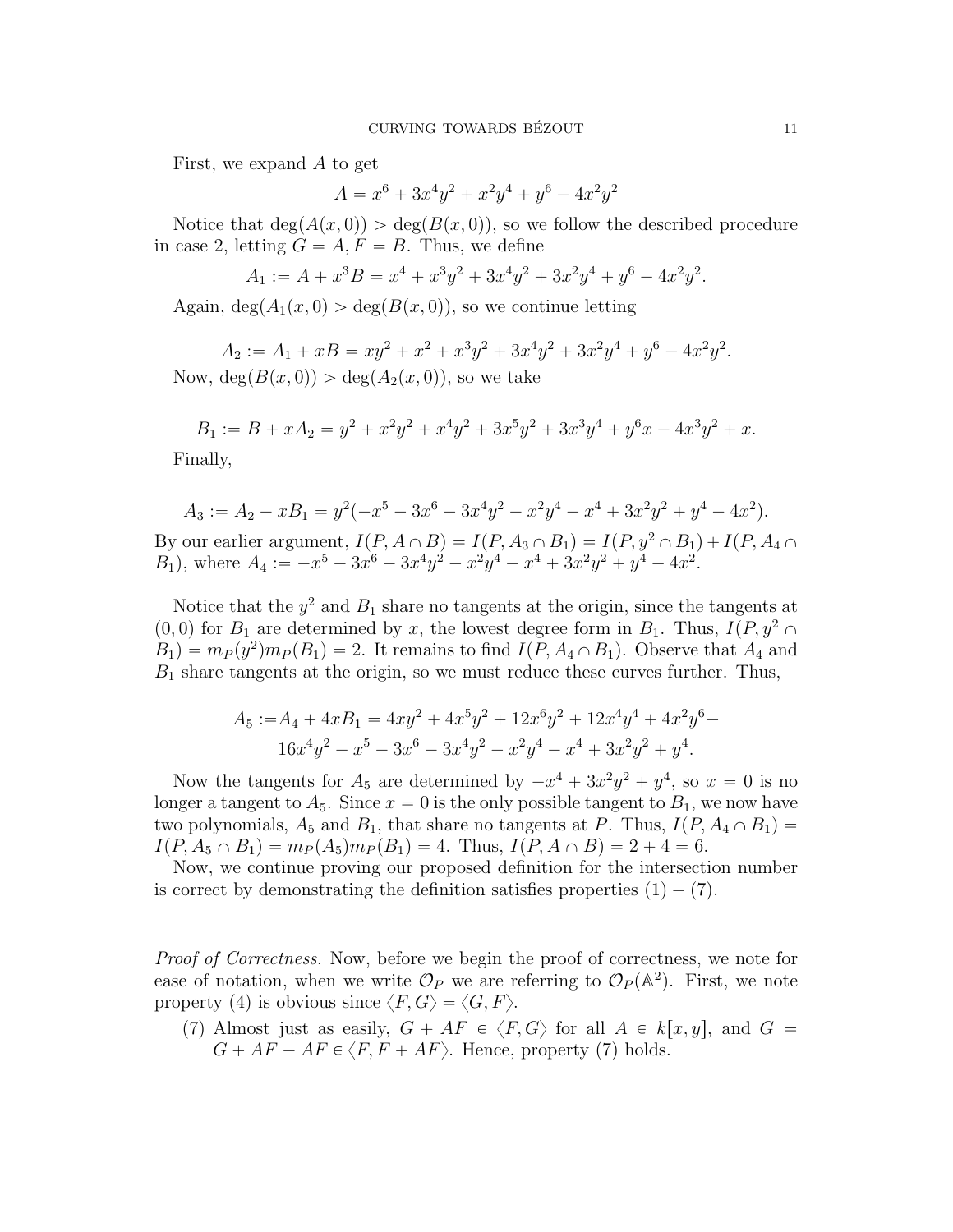(3) For (3), we show an affine change in coordinates T yields an isomorphism of local rings at P and  $T(P)$ . Thus, let  $T = (T_1(x_1, \ldots, T_n), \ldots, T_n(x_1, \ldots, x_n))$ be a affine change of coordinates and define  $\tilde{T}: \mathcal{O}_{T(P)} \to \mathcal{O}_P$  as

$$
\tilde{T}\left(\frac{F}{G}\right) = \frac{F(T_1(x_1,\ldots,x_n),\ldots,T_n(x_1,\ldots,x_n))}{G(T_1(x_1,\ldots,x_n),\ldots,T_n(x_1,\ldots,x_n))}.
$$

For injectivity of  $\tilde{T}$ , notice, if

$$
\frac{F_1(T_1(x_1,\ldots,x_n),\ldots,T_n(x_1,\ldots,x_n))}{F_2(T_1(x_1,\ldots,x_n),\ldots,T_n(x_1,\ldots,x_n))}=\frac{G_1(T_1(x_1,\ldots,x_n),\ldots,T_n(x_1,\ldots,x_n))}{G_2(T_1(x_1,\ldots,x_n),\ldots,T_n(x_1,\ldots,x_n))},
$$

by substituting  $y_i$  for  $T_i$ , the property is clear. Furthermore, surjectivity follows from the fact that  $T$  has an inverse, since it is an affine change in coordinates. Finally, addition and multiplication are preserved by the definition of evaluating sums and products of polynomials. Namely,  $\tilde{T}(F+G) = (F+G)(T_1, \ldots, T_n) = F(T_1, \ldots, T_n) + G(T_1, \ldots, T_n)$ . Likewise for multiplication. Thus,  $(3)$  is satisfied.

- (2) First, we prove  $I(P, F \cap G) = 0$  if and only if  $P \notin F_C \cap G_C$ .
	- $\Leftarrow$  If  $P \notin F_C \cap G_C$ , at least one of F or G does not vanish at P. Without loss of generality, let this be the case for F. Then, F is a unit in  $\mathcal{O}_P$ , so  $1 \in \langle F, G \rangle \mathcal{O}_P$ . Thus,  $\dim_k(\mathcal{O}_P / \langle F, G \rangle \mathcal{O}_P) = 0$ .
	- $\Rightarrow$  On the other hand, if  $P \in F_C \cap G_C$ , both F and G vanish at P. Then, both F and G are in the maximal ideal for the local ring  $\mathcal{O}_P$  since neither is unit. Then, consider the evaluation map  $E_P : \mathcal{O}_P/\langle F, G \rangle \mathcal{O}_P \to$  $k$ , where we evaluate each element in the quotient ring at  $P$ . This map is a surjective and a homomorphism. The former is obvious since each element of  $k$  is in our quotient ring, and the latter can be observed by applying the definitions of evaluating polynomials. Thus,  $\dim_k(\mathcal{O}_P/\langle F,G\rangle \mathcal{O}_P) \geq \dim_k(k) = 1$ , as desired.

Moving onto the second part of (2), note for any  $H \in \mathcal{O}_P$  with  $P \notin H_C$ , H is a unit in  $\mathcal{O}_P$ . Thus, for any component H of F which does not pass through  $P$ , we observe

$$
\langle F, G \rangle \mathcal{O}_P = \langle F\frac{1}{H}, G \rangle \mathcal{O}_P.
$$

Then  $\mathcal{O}_P/\langle F,G\rangle \mathcal{O}_P$  and  $\mathcal{O}_P/\langle F\frac{1}{H}\rangle$  $\frac{1}{H}, G \rangle \mathcal{O}_P$  are equivalent, and the result follows.

(1) First, we show  $I(P, F \cap G) \geq 0$  when  $F_C$  and  $G_C$  intersect properly. Let  $F_C$  and  $G_C$  intersect at P with no shared component. Then, by Theorem 2.1, if  $\langle F, G \rangle$  is a 0-dimensional ideal,  $\dim_k(\mathcal{O}_P/\langle F, G \rangle \mathcal{O}_P) \leq$  $\dim_k(k[x, y]/\langle F, G\rangle)$ , which is finite and non-negative. But,  $\langle F, G\rangle$  is a 0-dimensional ideal if  $V(F, G)$  is finite. Furthermore,  $V(F, G) = \{p \in$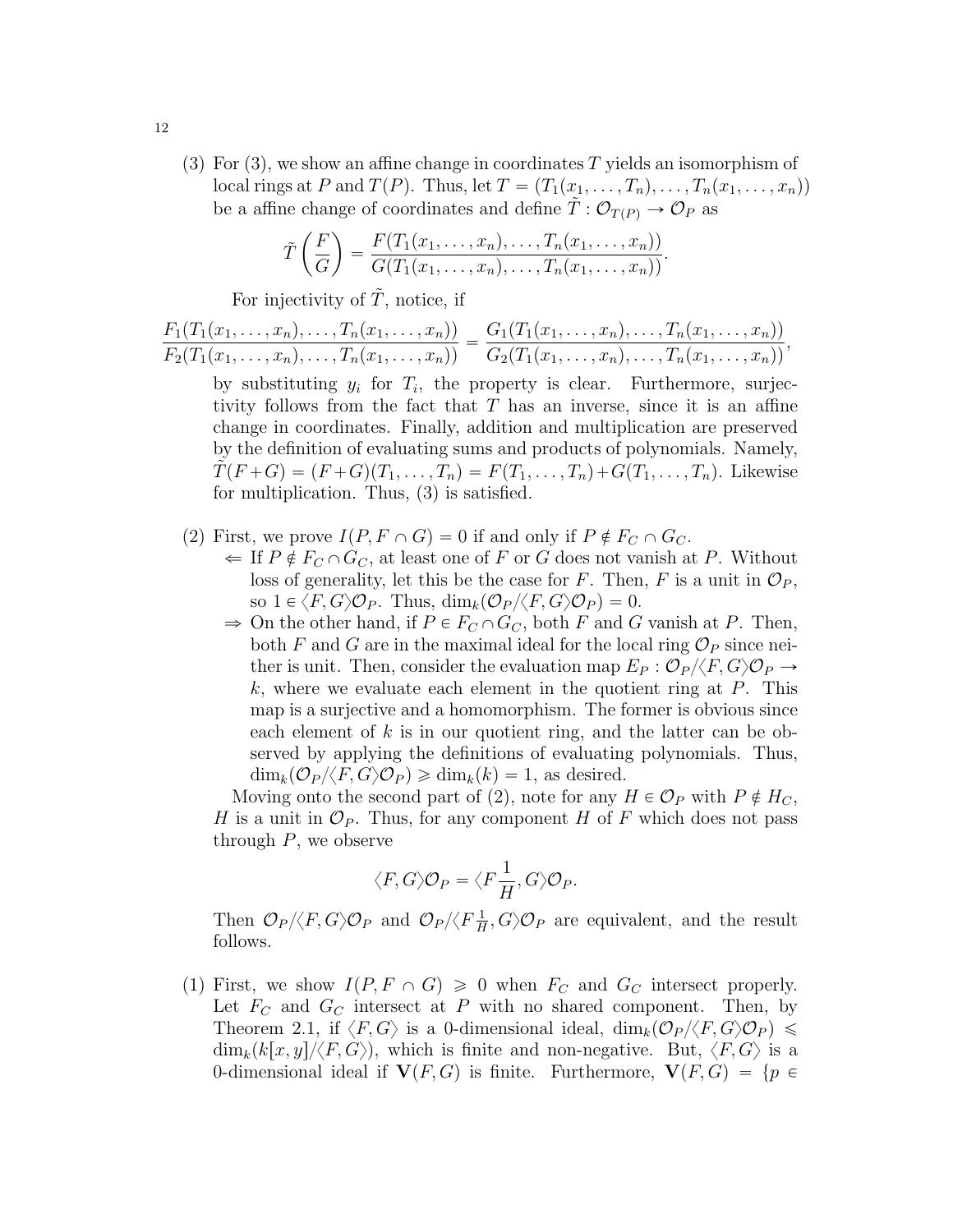$\mathbb{A}^2 | F(p) = 0 = G(p) \}$  and  $F = 0 = G$  is a system of two equations in two variables. Consequently, since  $F$  and  $G$  share no common component, the points  $p \in \mathbb{A}^2$  satisfying this system must be finite, meaning  $\langle F, G \rangle$  is 0-dimensional.

Now, we show that  $I(P, F \cap G)$  is infinite if  $F_C$  and  $G_C$  do not intersect properly at P. Since  $F_C$  and  $G_C$  do not intersect properly, their defining polynomials must share a common component, H. Furthermore,  $\langle F, G \rangle \subseteq$  $\langle H \rangle$ . We now make the following observations

- (a) There is a natural homomorphism  $\mathcal{O}_P \langle F, G \rangle \mathcal{O}_P \to \mathcal{O}_P \langle \langle H \rangle \mathcal{O}_P$ .
- (b)  $\mathcal{O}_P \langle \langle H \rangle \mathcal{O}_P \cong \mathcal{O}_P(H)$  by letting  $J = \langle H \rangle$  in Proposition 5.1 (see Appendix).
- (c)  $V(H)$  defines a plane curve, so  $\dim_k(\Gamma(H))$  is infinite by Corollary 4 to Hilbert's Nullstelensatz [1, p. 11].
- $(d) \Gamma(H) \subseteq \mathcal{O}_P(H)$

Putting these four observations together, we have

$$
\dim_k(\mathcal{O}_P/\langle F,G\rangle) \geq \dim_k(\mathcal{O}_P/\langle H\rangle \mathcal{O}_P) = \dim_k(\mathcal{O}_P(H)) \geq \dim_k(\Gamma(H)) = \infty,
$$

which completes our proof of  $(1)$ .

(6) We will show  $I(P, F \cap GH) = I(P, F \cap G) + I(P, G \cap H)$  as the case with more components follows by induction. Furthermore, we assume  $F_C$ and  $G_C H_C$ , defined by the points at which either G or H vanish, intersect properly. Otherwise,  $I(P, F \cap GH) = \infty$  and at least one of  $I(P, F \cap G)$ or  $I(P, F \cap H)$  is  $\infty$  as well.

Begin by letting  $\phi : \mathcal{O}_P/\langle F, GH \rangle \mathcal{O}_P \rightarrow \mathcal{O}_P/\langle F, G \rangle \mathcal{O}_P$  be the natural homomorphism and  $\psi : \mathcal{O}_P/\langle F, H \rangle \mathcal{O}_P \to \langle F, GH \rangle \mathcal{O}_P$  be defined as  $\psi(\overline{L}^{\langle F,H\rangle})=\overline{GL}^{\langle F, GH\rangle}, L\in\mathcal{O}_P.$  Consider the following sequence

$$
0 \to \mathcal{O}_P/\langle F, H \rangle \mathcal{O}_P \stackrel{\psi}{\to} \mathcal{O}_P/\langle F, GH \rangle \mathcal{O}_P \stackrel{\phi}{\to} \mathcal{O}_P/\langle F, G \rangle \mathcal{O}_P \to 0
$$

and note, Proposition 2.1 guarantees

$$
\dim_k(\mathcal{O}_P/\!\langle F,GH\rangle \mathcal{O}_P = \dim_k\mathcal{O}_P/\!\langle F,H\rangle \mathcal{O}_P + \dim_k\mathcal{O}_P/\!\langle F,G\rangle \mathcal{O}_P,
$$

if the above sequence is exact. Furthermore, we have an exact sequence if  $\phi$  is surjective,  $\psi$  is injective, and ker  $\phi = \text{im } \psi$ . The last condition is immediate, from the definitions of  $\phi$  and  $\psi$ . Additionally, the first condition is obvious, since  $\langle F, GH \rangle \subseteq \langle F, G \rangle$ . It remains to examine the injectivity of  $\psi$ .

Since  $\psi$  is a ring homomorphism, we will show ker $(\psi) = \overline{0}^{\langle F,H \rangle}$ , which will complete the claim. Let  $\overline{L}^{\langle F,H \rangle} \in \text{ker}(\psi)$ . Then,  $GL \in \langle F, GH \rangle$ , so  $GL = UF + VGH$  for  $U, V \in \mathcal{O}_P$ . Consequently,  $G(L - VH) = UF$ , so F divides  $L - VH$ , since F and G have no common factors by assumption. Then,  $DF = L - VH$  for some  $D \in \mathcal{O}_P$ , so  $L = DF + VH$ . Since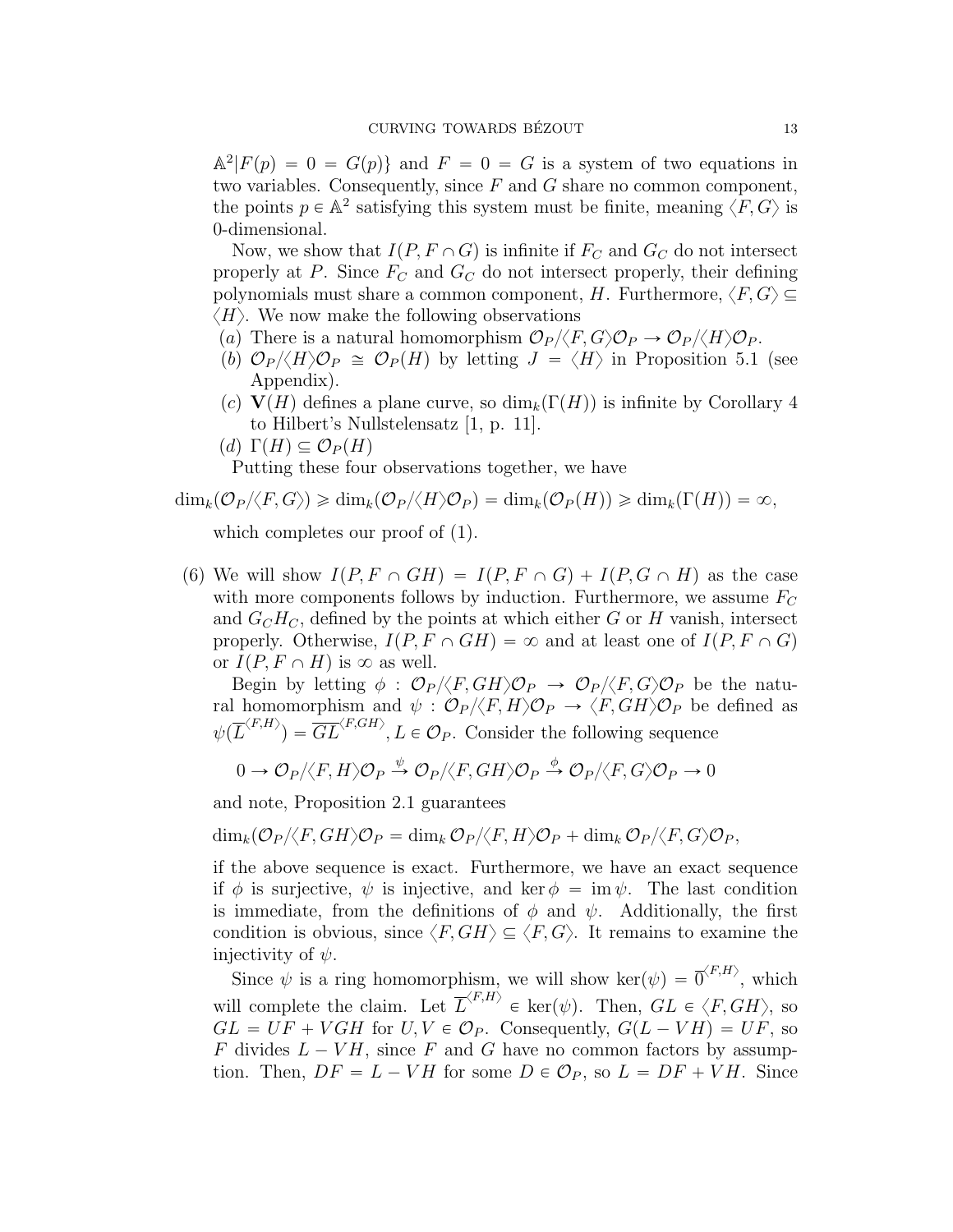$$
L \in \langle F, H \rangle
$$
,  $\overline{L}^{\langle F,H \rangle} = \overline{0}^{\langle F,H \rangle}$ , as desired.

(5) For ease of notation, let  $m := m_P(F)$ ,  $n := m_P(G)$ ,  $I := \langle x, y \rangle k[x, y]$ . For our proof, we will make use of the following sequence

$$
k[x, y]/In \times k[x, y]/Im \xrightarrow{\psi} k[x, y]/Im+n \xrightarrow{\phi} k[x, y]/\langle gen(Im+n), F, G \rangle \to 0,
$$

where  $gen(I^{m+n})$  denotes the generators for  $I^{m+n}$ ,  $\phi$  is the natural ring homomorphism, and  $\psi(\overline{A}^{I^n}, \overline{B}^{I^m}) = \overline{AF + BG}^{I^{m+n}}$ . We will first obtain the inequality  $I(P, F \cap G) \geqslant mn$ 

Notice that  $\text{im}(\psi) = \text{ker}(\phi)$  by our definition of  $\psi$ . Furthermore, it is clear  $\psi$  preserves addition and scalar multiplication. Combining these two observations with the rank-nullity theorem, we have

(6)  $\dim(k[x, y]/I^n) + \dim(k[x, y]/I^m) \ge \dim(\text{im}(\psi)) = \dim(\text{ker}(\phi)).$ 

We also note  $\phi$  is surjective, since  $\langle \text{gen}(I^{m+n}), F, G \rangle \subseteq I^{m+n}$ . Thus,

(7) 
$$
\dim(k[x,y]/\langle \text{gen}(I^{m+n}), F, G \rangle) = \dim(k[x,y]/I^{m+n}) - \dim(\text{ker}(\phi)).
$$

Now, the following string of inequalities will give us our desired relation. Observe,

$$
(8)
$$

$$
I(P, F \cap G) = \dim(\mathcal{O}_P/\langle F, G \rangle \mathcal{O}_P) \ge \dim(\mathcal{O}_P/\langle \text{gen}(I^{m+n}), F, G \rangle \mathcal{O}_P)
$$
  
\n
$$
\stackrel{(a)}{=} \dim(k[x, y]/\langle \text{gen}(I^{m+n}), F, G \rangle)
$$
  
\n
$$
\stackrel{(b)}{>} \dim(k[x, y]/I^{m+n}) - \dim(k[x, y]/I^m) - \dim(k[x, y]/I^n)
$$
  
\n
$$
\stackrel{(c)}{=} \frac{(m+n)(m+n+1)}{2} - \frac{m(m+1)}{2} - \frac{n(n+1)}{2}
$$
  
\n= mn.

We get (a) by noticing  $\mathbf{V}(\text{gen}(I^{m+n}), F, G) = \{(0, 0)\}\$ and applying Theorem 2.1. On the other hand, (b) follows from observations (6) and (7), and  $(c)$  follows from Proposition 5.3 (see Appendix). Thus, we have the desired inequality, so it remains to show the equality holds if and only if  $F_C$  and  $G_C$  intersect transversely at P.

For our examination, we will consider the two inequalities in the above string. Namely, we must examine when equality holds in

- (i)  $\dim(\mathcal{O}_P/\langle F,G\rangle \mathcal{O}_P) \geq \dim(\mathcal{O}_P/\langle \text{gen}(I^{m+n}), F,G\rangle \mathcal{O}_P),$
- $(ii)$  dim $(k[x, y]/I^n) + \dim(k[x, y]/I^m) \ge \dim(\text{im}(\psi)).$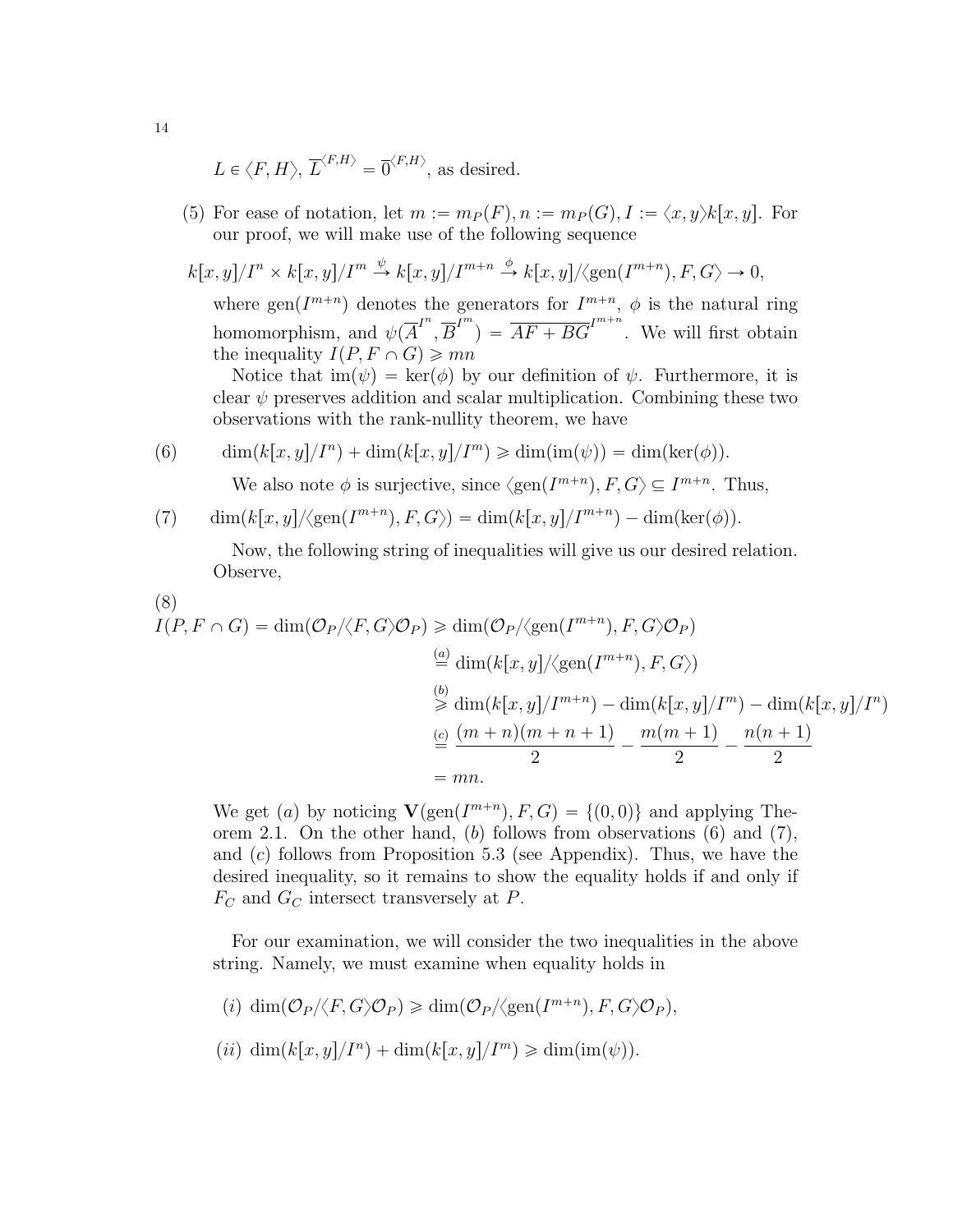In (i), we will prove that if  $F_C$  and  $G_C$  intersect transversely, then we have equality. In  $(ii)$ , we will demonstrate both directions, which is sufficient to conclude equality holds if and only if  $F_C$  and  $G_C$  intersect transversely at P.

We begin with (*i*). Notice, (*i*) holds exactly when  $I^{m+n} \subseteq \langle F, G \rangle \mathcal{O}_P$ . But  $I^{m+n}$  is generated by  $S := \{x^i y^j \mid i + j = m + n\}$ , which is a basis for forms of degree  $m + n$ . Thus, if we can show some basis for forms of degree  $m + n$  is in  $\langle F, G \rangle \mathcal{O}_P$ , we will be done.

Let  $L_1, \ldots, L_m$  and  $M_1, \ldots, M_n$  be the tangents to  $F_C$  and  $G_C$ , respectively at P; we will consider  $A_{ij} := L_1 \cdots L_i M_1 \cdots M_j$ . If  $i > m$ , we define  $L_i := L_m$  and if  $j > n$ , we say  $M_j := M_n$ . Furthermore, we may assume P is the origin, by  $(3)$ .

Notice  $\{A_{ij} | i + j = m + n\}$  contains  $m + n + 1$  elements (the same number as S), is linearly independent (since  $F_C$  and  $G_C$  do not share any common tangents) and each  $L_i$ ,  $M_j$  is a linear form since  $P = (0, 0)$ . Thus, the set constitutes a basis for forms of degree  $m + n$ . Consequently, if we show  $A_{ij}$  for  $i + j = m + n$  are in  $\langle F, G \rangle \mathcal{O}_P$ , we will be done.

For this task, we will show  $I^{t+1} \subseteq \langle F, G \rangle \mathcal{O}_P$  implies the same holds for  $I^t$ for  $t \geq m+n-1$ . This reduces our proof to demonstrating  $I^t \subseteq \langle F, G \rangle \mathcal{O}_F$ for large enough  $t$ .

Let  $i + j \geq m + n - 1$ . Then, at least one of  $i \geq m$  or  $n \geq n$  must hold. Without loss of generality, assume  $i \geq m$ . Then,  $A_{ij} = A_{m0}B$ , where B is a form of degree  $i + j - m$ . Note that  $A_{m0} = L_1 \cdots L_m$  and  $P = (0, 0)$ , so  $F = A_{m0} + F'$ , where  $m_P(F') \geq m+1$ . Thus,  $A_{ij} = FB - F'B$ . But  $FB \in$  $\langle F, G \rangle \mathcal{O}_P$ , so we need only show  $F'B \in \langle F, G \rangle \mathcal{O}_P$  to reach our desired result. The key observation here is that since  $m_P(F') \geq m + 1$  and B is a form of degree  $m + n - 1$ , the lowest degree term in  $F'B$  must be at least  $i+j+1$ . Thus, we have reduced showing  $A_{ij} \in \langle F, G \rangle \mathcal{O}_P, i+j \geq m+n-1$ to demonstrating  $A_{i_0j_0} \in \langle F, G \rangle \mathcal{O}_P, i_0 + j_0 = i + j + 1.$ 

As noted, we may now simply show  $I^t \subseteq \langle F, G \rangle \mathcal{O}_P$  for large enough t. For this proof, we will apply the strong Nullstellensatz [3, p. 179]. We will show  $X^N, Y^N \in \langle F, G \rangle \mathcal{O}_P$  for large enough N. Let  $V(F, G)$  $\{P, Q_1, \ldots, Q_r\}$  and choose H such that  $H(P) = 1, H(Q_i) = 0$  for all  $i^{1}$  Now, if  $H(Q_i) = 0$  for all i,  $XH, YH$  vanish on all  $Q_i$  and P, so  $(XH)^N$ ,  $(YH)^N \in \langle F, G \rangle \mathcal{O}_P$  for some N. But since  $H(P) \neq 0$ , H is a unit in  $\mathcal{O}_P$ . Thus,  $X^N, Y^N \in \langle F, G \rangle \mathcal{O}_P$ . Hence,  $I^{2N} \subseteq \langle F, G \rangle \mathcal{O}_P$ , so we have our result for  $(i)$ .

<sup>&</sup>lt;sup>1</sup>Note, we may assume this variety is finite, since we assume  $F_C$  and  $G_C$  intersect transversely at P, and (2) allows us to say F and G only contain components vanishing at P. Then, if there was a shared component,  $F_C$  and  $G_C$  would share a tangent.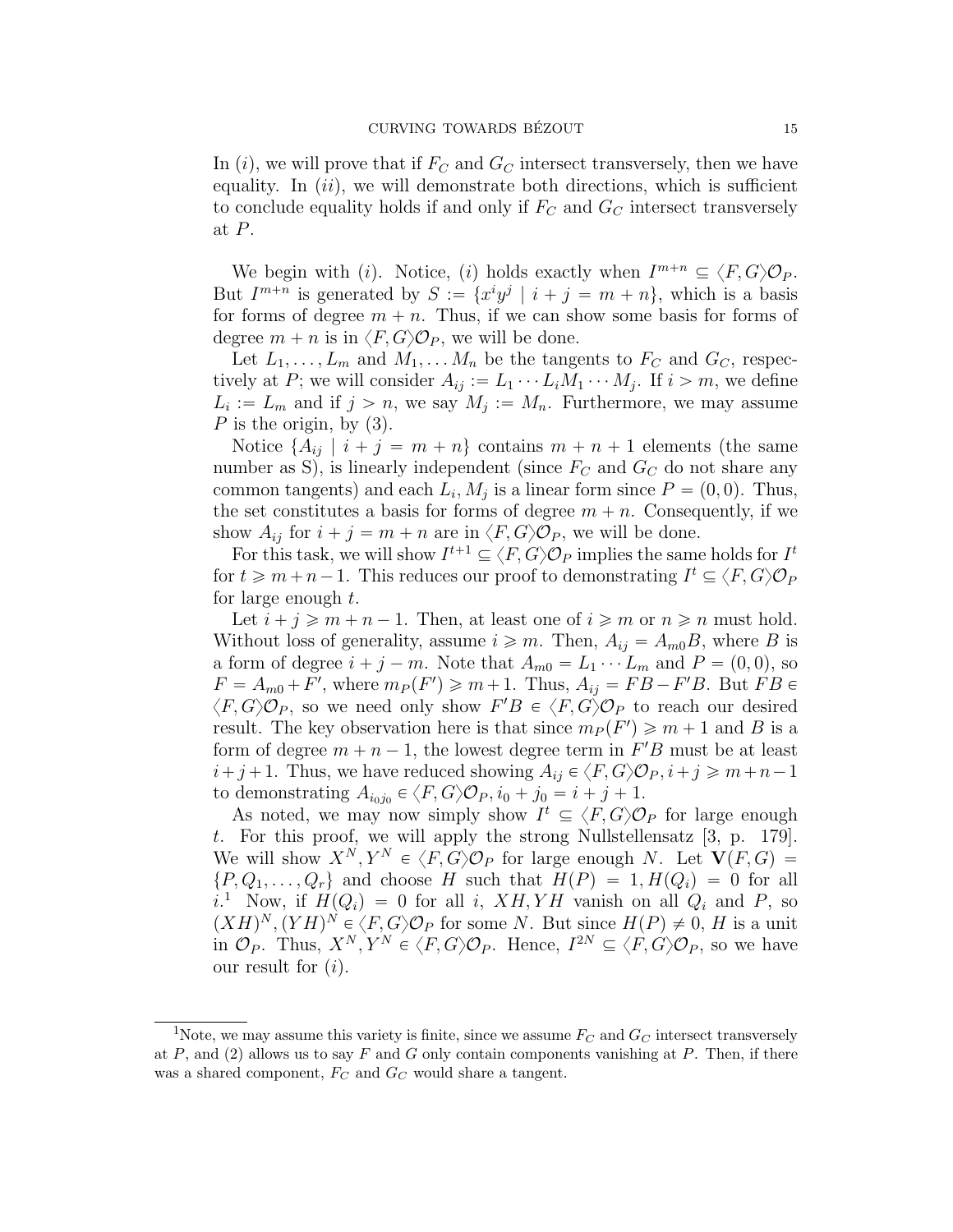We now move on to (*ii*). Namely,  $\psi$  is injective if and only if  $F_C$  and  $G_C$  share no common tangents at P.

For the reverse direction, we first note  $\psi$  is a linear map, since addition and scalar multiplication are clearly preserved. Thus, we will show  $\ker(\psi) = (\overline{0}^{I^n}, \overline{0}^{I^m})$ . Assume F and G share no tangents at P and let  $A, B \in k[x, y]$  such that  $\psi(\overline{A}^{I^n}, \overline{B}^{I^m}) = \overline{0}^{I^{n+m}}$ . Then,  $FA + BG$  consists of terms of degree at least  $m + n$  by our definition of I.

Now, let  $r = m_P(A), s = m_P(B)$  and assume  $m \leq n$ . Notice that if  $r \geqslant n, s \geqslant m$ , we are done, since A and B would both be 0 modulo  $I<sup>n</sup>$  and  $I<sup>m</sup>$ , respectively. Therefore, consider  $r < n$ . But this implies some terms in AF will have a degree less than  $m + n$ . Then, for  $\psi(\overline{A}^{\overline{I}^n}, \overline{B}^{\overline{I}^m}) = \overline{0}^{\overline{I}^{n+m}}$ , the resulting terms in  $AF$  with degree less than  $m + n$  must cancel with some other terms of the same degree. It follows  $s < m$ , or else there would be no terms with which the low degree terms in  $AF$  could cancel. Thus,  $r < n$  and  $s < m$ . We may, then, write

 $A = A_r +$  higher order terms;  $B = B_s +$  higher order terms.

With this notation, it is clear  $A_rF_m$  and  $B_sG_n$  are the lowest order terms in AF and BG respectively, so they must cancel for  $\psi(\overline{A}^{I^{n}}, \overline{B}^{I^{m}}) = \overline{0}^{I^{n+m}}$ . Alternatively,  $A_rF_m = -B_sG_n$ . But, F and G share no tangents at  $P$ , so  $F_m$  and  $G_n$  have no common components. Hence, our equation says that  $G_n$  and  $F_m$  divide  $A_r$  and  $B_s$ , respectively. This contradicts our assumption that  $r < n$  and  $s < m$ , so it must be the case that  $(\overline{A}^{I^n}, \overline{B}^{I^m})^{\bullet} = (\overline{0}^{I^n}, \overline{0}^{I^m})$ , as desired.

For the forwards direction, we will prove the contrapositive. Let  $L$  be a common tangent of  $F$  and  $G$ . Then,

$$
F_m = LF'_{m-1}, G_n = LG'_{n-1}.
$$

Now, observe

$$
\psi(\overline{G'_{n-1}}^{I^n}, \overline{F'_{m-1}}^{I^m}) = \overline{FG'_{n-1} + GF'_{m-1}}^{I^{n+m}}
$$

$$
\stackrel{(a)}{=} \overline{F_m G'_{n-1} + G_n F'_{m-1}}^{I^{n+m}}
$$

$$
= \overline{LF'_{m-1} G'_{n-1} + LG'_{n-1} F'_{m-1}}^{I^{n+m}}
$$

$$
= \overline{0}^{I^{n+m}}
$$

where equality (a) is obtained by observing  $F_m$  and  $G_n$  are the lowest degree forms in  $F$  and  $G$  respectively, so all other terms in  $FG'_{n-1}$  and  $G_n F'_{m-1}$  are  $\overline{0}^{I^{n+m}}$ . Thus, the kernel is non-zero, and  $\psi$  is not injective.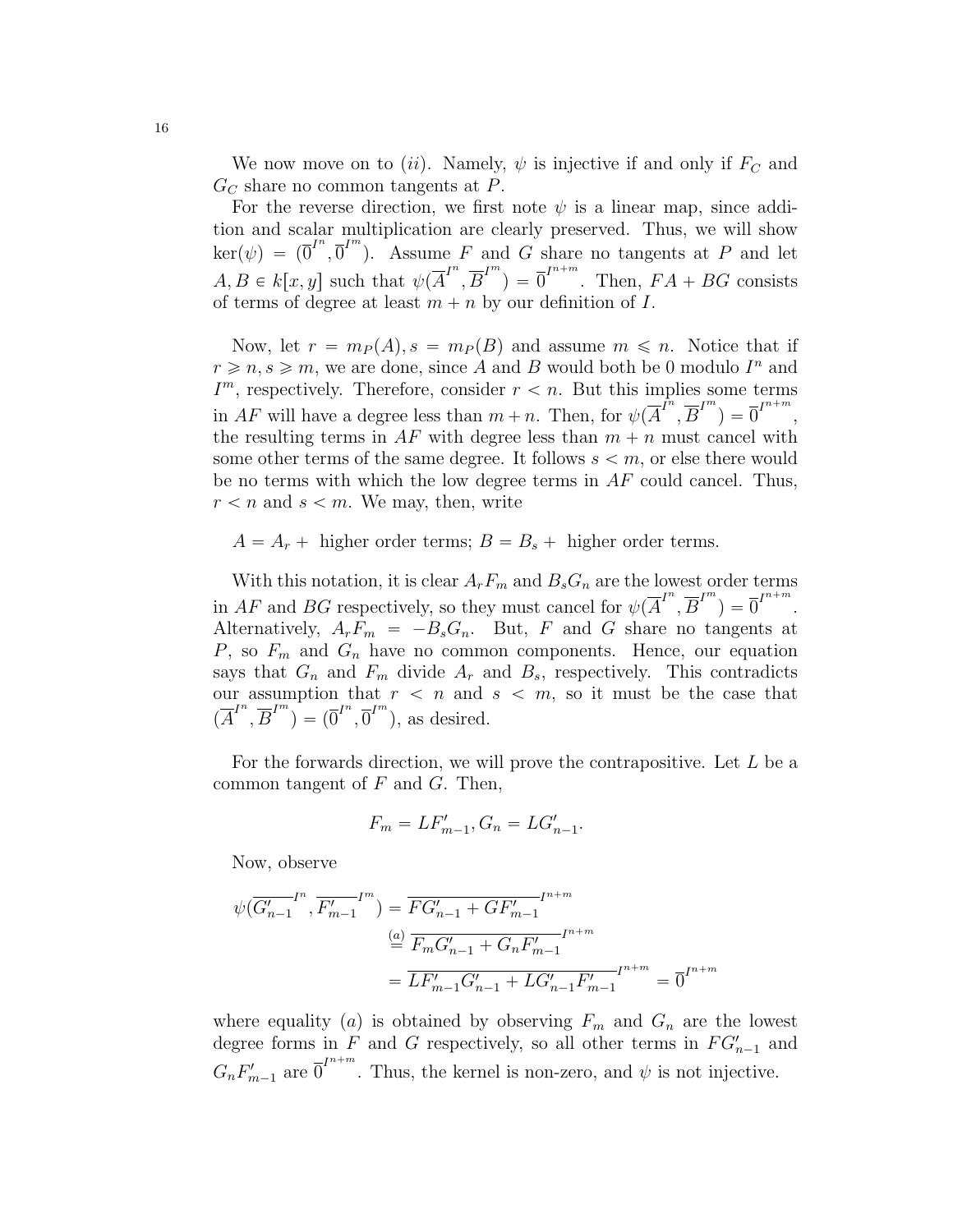#### CURVING TOWARDS BÉZOUT 17

With these facts, we may conclude for the inequality string in equation (6), equality holds if and only if  $F_C$  and  $G_C$  share no tangents at P, completing our proof of  $(5)$  and the proof of correctness.

Returning to our motivating examples, we should check this idea of intersection number will solve our dilemma. By property  $(7)$  and  $(5)$  of the intersection number, we have

$$
I((0,0),x^2-y\cap y)=I((0,0),x^2\cap y)=2.
$$

Then counting points of intersection on the curves defined by  $x^2 - y = 0$  and  $y = 0$  by intersection number, we find the sum is  $2 = \deg(x^2 - y) \deg(y)$ . A similar analysis will reveal for  $F_C$  and  $G_C$  where  $F := x^2 - y^2$  and  $G := y$  that  $_{P\in F_C\cap G_C} I(P, F_C \cap G_C) = 2$ , as desired.

It is still too early to celebrate, however, as there are still some curves,  $F_C$ ,  $G_C$ , for which we find the sum of the intersection numbers of points in  $F_C \cap G_C$  is less than  $deg(F)deg(G)$ .

#### 3. Projective Space

While in Section 2, we solved one disparity in considering why two plane curves  $F_C, G_C$  intersect in less than  $deg(F)deg(G)$  points, we still have some work to do. Consider the curves defined by  $0 = F := -y - x^2 + 1$ , and  $0 = G := -y + x^2 - 1$ . The curves are graphed below.



Solving for their intersection, we find  $x = \pm 1, y = 0$ . Thus,  $F_C$  and  $G_C$  have two points of intersection, despite the defining polynomials both being of degree 2. Furthermore, our discussion of intersection number above does not seem to apply, since  $F_C$  and  $G_C$  intersect transversely at both  $(1, 0)$  and  $(-1, 0)$ . Notice, however, both ends of the parabolas trail off in similar, but opposite, directions. Perhaps including this behavior more formally might give us the results we desire.

 $\Box$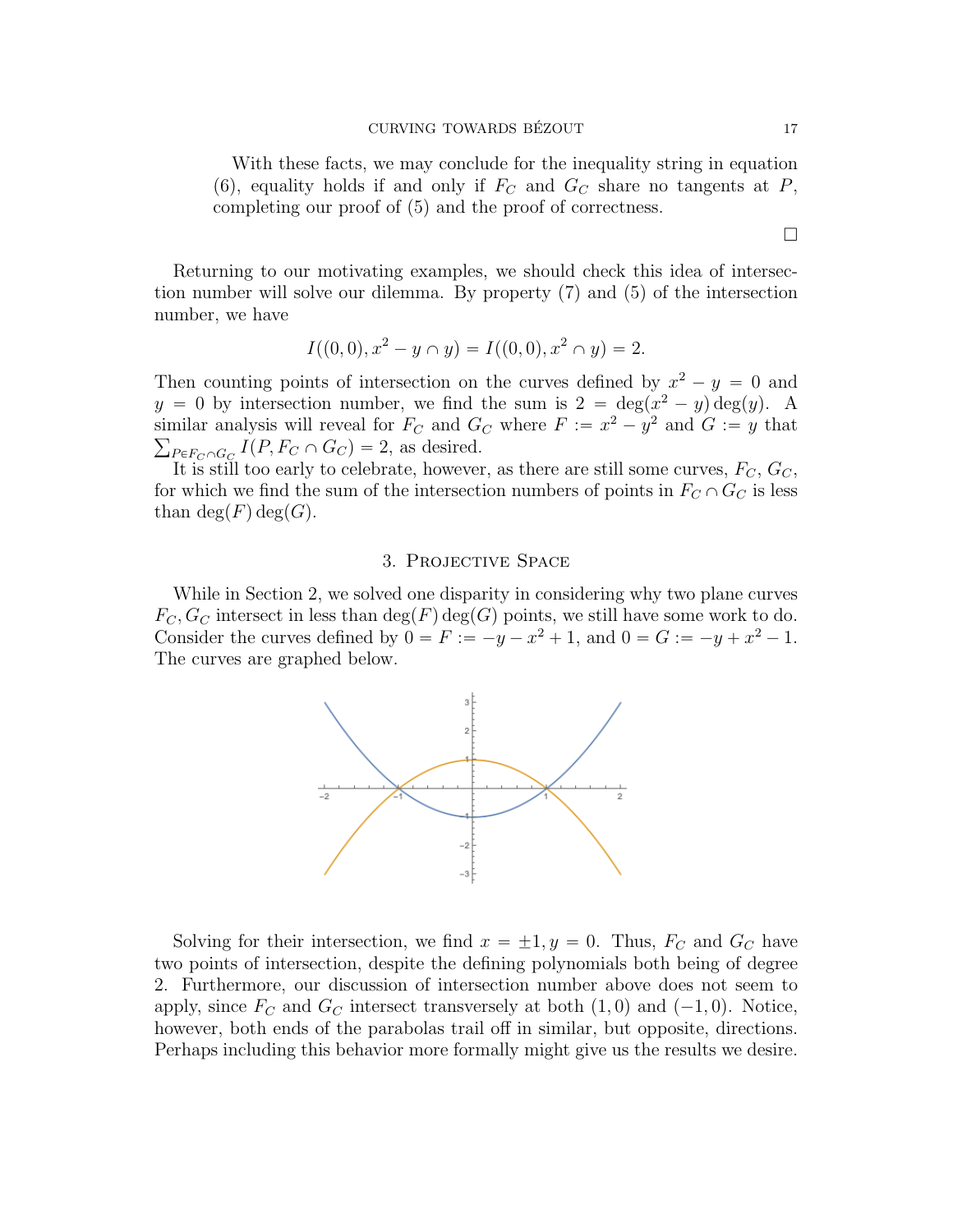3.1. Projective Plane. Formally, what we would like to do is include the behavior as our curves approach  $\infty$  as a point. The projective plane, it turns out, will allow us to do just that.

The projective plane, essentially, completes the affine plane by adding points at infinity. To add these points at infinity, we use homogeneous coordinates. In our case, each coordinate will have three values  $(x : y : z)$ , just as in affine three space. The distinction, however, is that now, we consider two homogenous points  $p(x_1 : y_1 : z_1)$  and  $(x_2 : y_2 : z_2)$  to be equal if  $(x_1 : y_1 : z_1) = \lambda(x_2 : y_2 : z_2)$  for some nonzero  $\lambda \in k$ . This requirement for  $\lambda$  to be nonzero is essential, or else every point in the projective plane would be equal. Geometrically, two points are equal if they lie on the same line through the origin. Thus, for every point  $(x : y : z)$ where  $z \neq 0$ , we may associate it with the point  $\left(\frac{x}{z}\right)$  $\frac{x}{z}$  :  $\frac{y}{z}$  $\frac{y}{z}$  : 1). This plane at  $z = 1$ is our usual affine plane.

Notice, however, we also have points in  $\mathbb{P}^2$  for which  $z = 0$ . These are the points at  $\infty$  we desired. While we will not formally discuss why these are indeed the points at infinity we want (see [3, Chapter 8] for a more complete discussion on the projective plane and points at infinity), we will motivate the fact with our example of  $0 = F := -y + x^2 - 1, 0 = G := -y - x^2 + 1$ . A portion of  $F_C$  is graphed below, along with some lines passing along the origin. The left graph depicts the XY-plane, whereas the right depicts the  $YZ$ -plane. Like colored lines on the two planes correspond to the same line in  $\mathbb{A}^3$ .

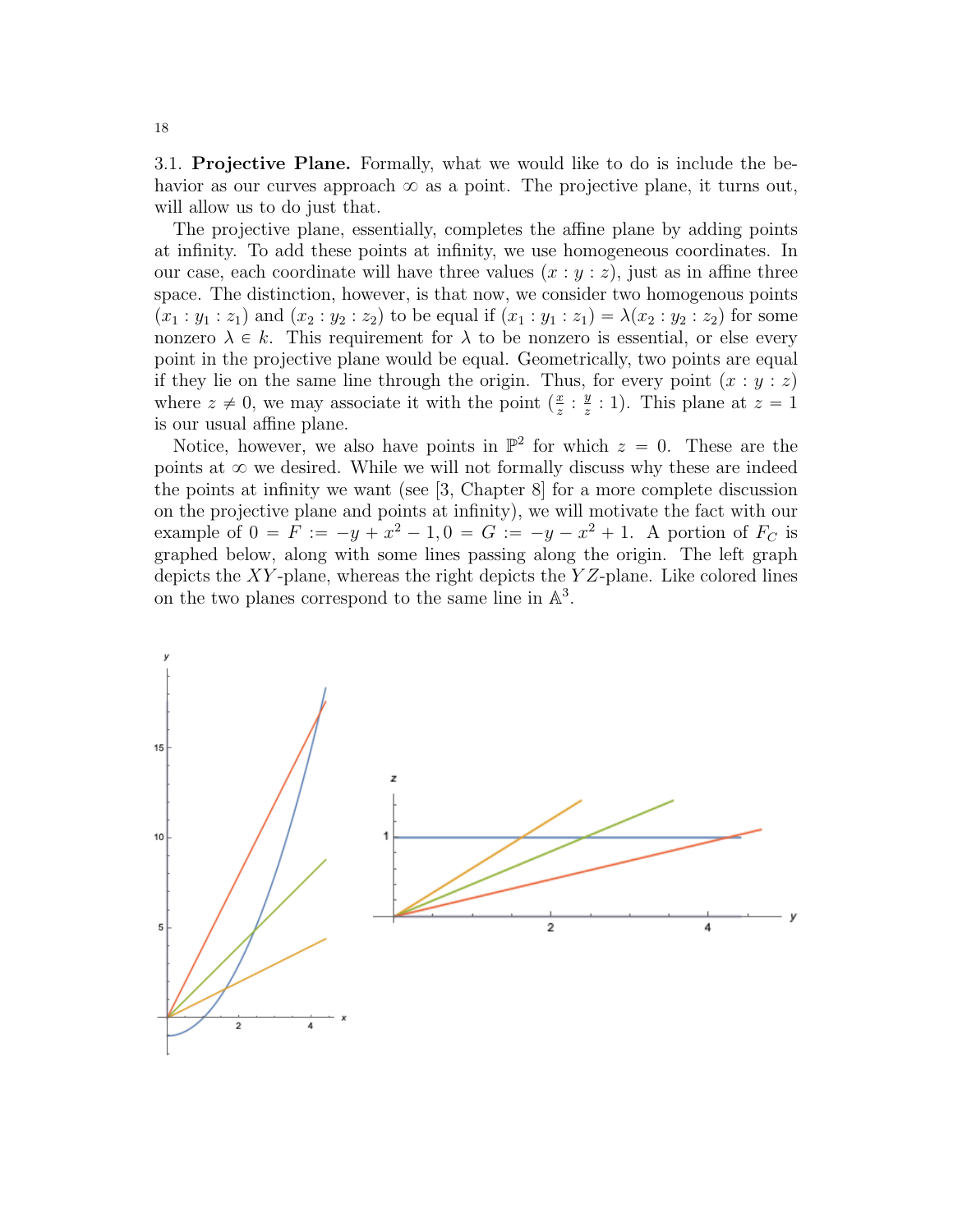Our motivating observation is that, as we continue to move towards  $\infty$  along the parabola in the  $XY$ -plane, the slope of the line through the origin approaches the vertical purple line. A similar observation can be made in the  $YZ$ -plane. Thus, it is reasonable to consider the point  $(0 : 1 : 0)$  in homogeneous coordinates, which corresponds to the purple line, as the line at  $\infty$  for our parabola. A similar analysis on  $G_C$  yields the point  $(0 : -1 : 0) = (0 : 1 : 0)$  in homogeneous coordinates. Then, we find another point of intersection for the curves  $F_C$  and  $G_C$ in the projective plane. This embedding will allow us to make a strong statement relating intersection numbers and polynomial degrees in Bézout's Theorem.

3.2. From Affine to Projective. Before we begin our coverage of Bezout's Theorem, we first mention many affine results, such as the strong Nullstellensatz and intersection numbers, may be extended to work in projective space as well. For a discussion on extending algebraic results, see [3, Section 8.3].

Furthermore, our definitions of multiplicity and intersection number carry over nicely to projective space by considering our projective plane  $\mathbb{P}^2$  as embedded in A 3 . This is covered in [1, Section 5.1], but we provide a brief summary here with some additional details.

We define the multiplicity of a point  $P \in \mathbb{P}^2$  on a projective plane curve  $F_C$ to be  $m_P(F_*)$ , where  $F_*$  is the dehomogenization of F with respect to z. This may raise concerns, since it is unclear if this definition is affected by a projective change in coordinates or is dependent on which variable we use to dehomogenize F. Fortunately, in both instances, this is not the case.

As to why a projective change in coordinates does not affect this definition, note if we are examining the multiplicity at  $P = (x : y : z)$  and  $z \neq 0$ , we may identify P with  $\left(\frac{x}{z}\right)$  $\frac{x}{z}$  :  $\frac{y}{z}$  $\mathcal{L}_z^y$  : 1). Then,  $\mathcal{O}_P(F) \cong \mathcal{O}_{(x,y)}(F(x,y, 1)),$  trivially. A similar result holds for dehomogenization with respect to either x or y. Furthermore, if  $T$ is a projective change in coordinates, let  $F^T := F(T(x : y : z))$ . Now, assume we have some point  $P = (x : y : 0)$  on  $F_C^T$ ; note we may apply our projective change of coordinates, T, so that  $T(P) = (x_0 : y_0 : z_0)$  for some  $z_0 \neq 0$ . But, a projective change of coordinates in  $\mathbb{P}^2$  can be considered an affine change of coordinates in A 3 . Furthermore, we know affine changes of coordinates preserve the structure of local rings from  $(3)$  in our proof of correctness for Theorem 2.3, so we have

$$
\mathcal{O}_{(\frac{x}{y},1,0)}(F^T(x,1,z)) \cong \mathcal{O}_P(F^T) \cong \mathcal{O}_{T(P)}(F) \cong \mathcal{O}_{(\frac{x_0}{z_0},\frac{y_0}{z_0},1)}(F(x,y,1)).
$$

Thus, our definition of multiplicity is unchanged for a projective change in coordinates.

Similarly, our definition of multiplicity is independent of our choice of homogenization variable, since the local rings will be isomorphic.

The last piece we need to extend is the intersection number of two curves  $F_C$ and  $G_C$ . We propose

$$
I(P, F \cap G) = \mathcal{O}_P(\mathbb{P}) / \langle F_*, G_* \rangle \mathcal{O}_P(\mathbb{P})
$$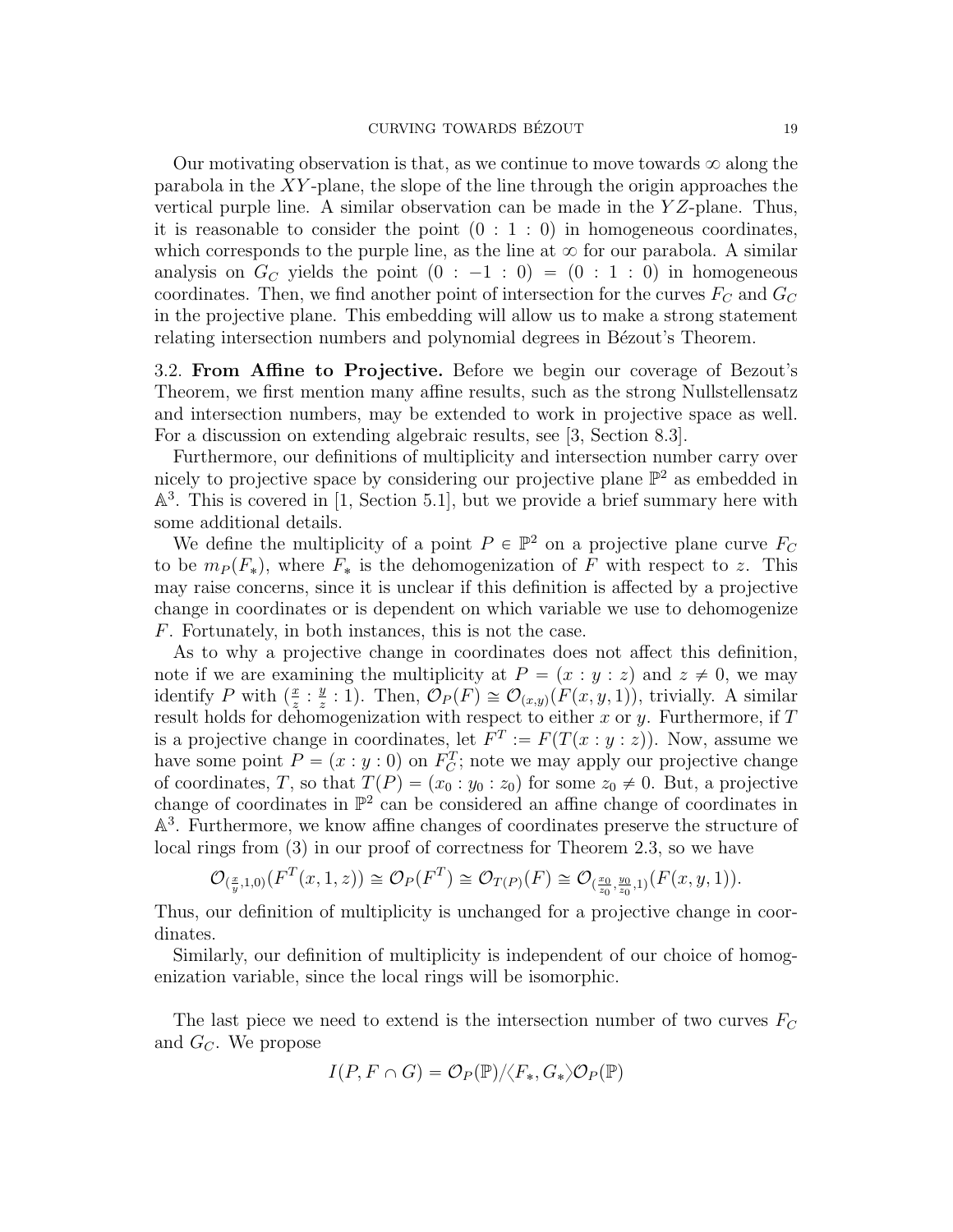for our definition of intersection number. This may be concerning, since  $F_*$  and  $G_*$ will be different depending on how we dehomogenize. It turns out, however, that if  $F_*$  and  $F'_*$  are distinct dehomogenizations of  $\tilde{F}, \langle F_*, G_* \rangle \mathcal{O}_P(\mathbb{P}) = \langle F'_*, G_* \rangle \mathcal{O}_P(\mathbb{P})$ . To see this, let  $F_* = F/L^d$  be a dehomogenization of the degree d form F with respect to L. In this case, L is a line in  $\mathbb{P}^2$  not passing through any points in the finite variety  $V(F, G)$ . Then, if we pick some other line L' also not passing through any points in our variety, we notice  $F'_{*} = F/L'^{d} = F_{*}(\frac{L}{L'})^{d}$ , so the two ideals are the same in our local ring, since  $L$  and  $L'$  do not vanish on any points in the variety.

With these extensions of our affine results to projective results, we move onto our main theorem, Bézout's theorem.

#### 4. Bezout's Theorem and Consequences

4.1. **Bézout's Thoerem.** Our proof of Bézout's theorem follows the outline provided by Fulton, [1, Section 5.3], but we include additional details.

**Theorem.** Let  $F_C$ ,  $G_C$  be projective plane curves of degree m, n, respectively. Then, if F and G share no common components, and  $F \cap G = \{P_1, \ldots, P_N\}$ , we have

$$
\sum_{i=1}^{N} I(P_i, F \cap G) = mn.
$$

Proof. We begin with some important facts and definitions. Recall that we have shown that the intersection number at a point on projective curves  $F_C, G_C$  is equivalent to the intersection number of the dehomogenized affine curves  $F_{*_C}, G_{*_C}.$ Then we have

(9) 
$$
\sum_{i=1}^{N} I(P_i, F \cap G) = \sum_{i=1}^{N} I(P_i, F_* \cap G_*) = \dim_k k[x, y] / \langle F_*, G_* \rangle.
$$

We get the second equality by observing  $I(P_i, F_* \cap G_*) = \mathcal{O}_{P_i}(\mathbb{A}^2)/\langle F_*, G_* \rangle$  and applying Theorem 2.1. Furthermore, since  $F_C, G_C$  intersect at a finite number of points, we may apply a projective change of coordinates to ensure no points in  $F_C \cap G_C$  lie on the line at infinity  $(z = 0)$ . Finally, we define the following:

$$
R := k[x, y, z],
$$
  
\n
$$
\Gamma := R/\langle F, G \rangle,
$$
  
\n
$$
\Gamma_* := k[x, y]/\langle F_*, G_* \rangle,
$$
  
\n
$$
\Gamma_d := \{ H \in \Gamma \mid H \text{ is a form of degree d} \},
$$
  
\n
$$
R_d := \{ H \in R \mid H \text{ is a form of degree d} \}.
$$

We will prove the following:

 $(1)$  dim  $\Gamma_d = mn$ ,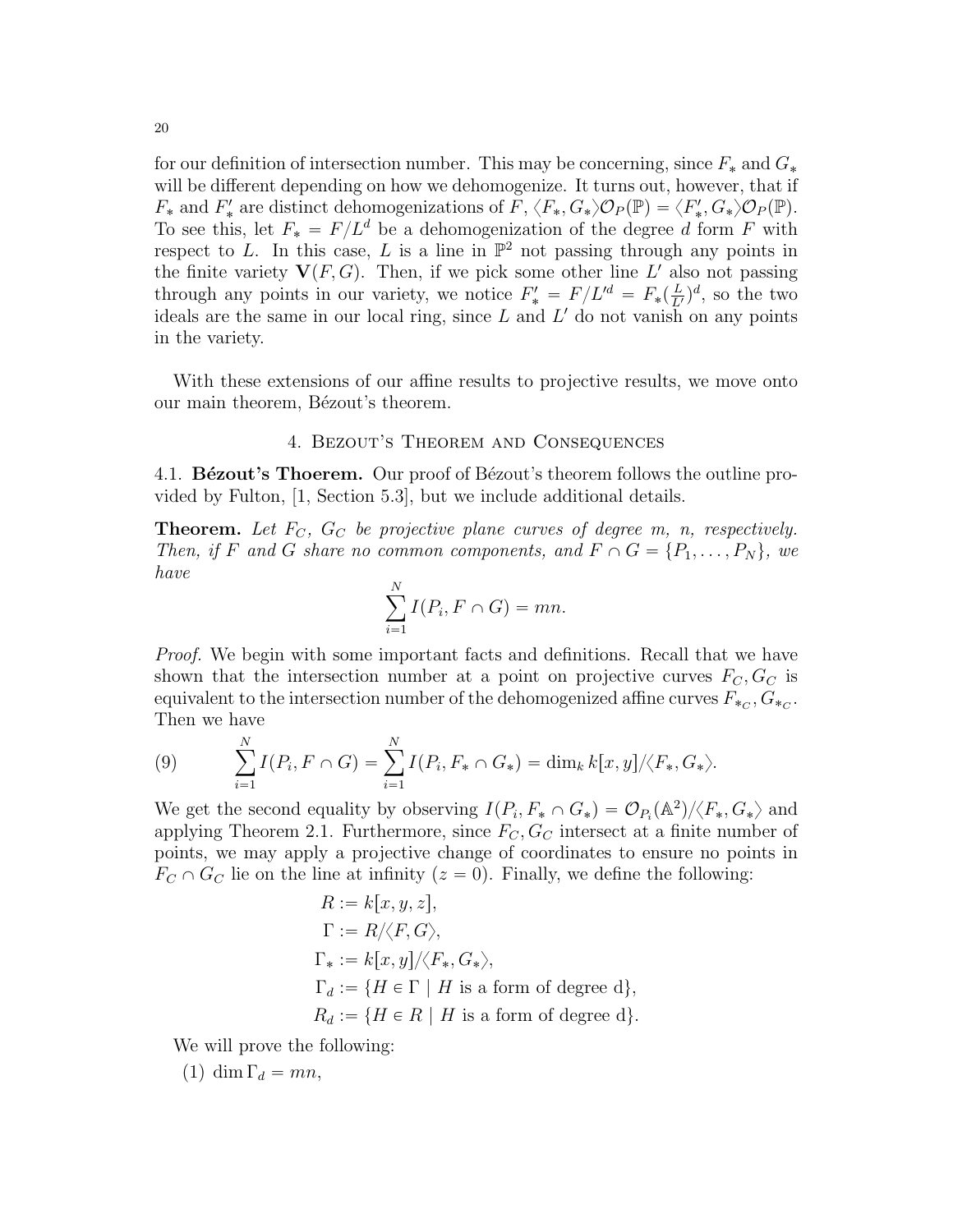(2) dim  $\Gamma_* = \dim \Gamma_d$ 

for sufficiently large d. Then, by our earlier observation in  $(9)$ , this will complete our proof.

(1) To show dim  $\Gamma_d = mn$ , we will argue the claim holds when  $d \geq m + n$ . Now, consider the following sequence

$$
0 \to R \xrightarrow{\psi} R \times R \xrightarrow{\phi} R \xrightarrow{\pi} \Gamma \to 0,
$$

where  $\psi$ ,  $\phi$ , and  $\pi$  are defined as follows:

$$
\psi(C) = (GC, -FC),
$$
  
\n
$$
\phi(A, B) = AF + BG,
$$
  
\n
$$
\pi(H) = \overline{H}.
$$

We will use the fact that if the above sequence is exact, then dim  $\Gamma =$  $\dim R - \dim(R \times R) + \dim R$  by Proposition 2.1. When we restrict the sequence to forms of specific degree, we get

$$
0 \to R_{d-m-n} \xrightarrow{\psi} R_{d-m} \times R_{d-n} \xrightarrow{\phi} R_d \xrightarrow{\pi} \Gamma_d \to 0
$$

Note that  $R_{d-m-n}$  is well-defined since we assume  $d \geq m + n$ . Then, since dim  $R_d = \frac{(d+1)(d+2)}{2}$  $\frac{2(1a+2)}{2}$ , it follows that dim  $\Gamma_d = \dim R_d - \dim(R_{d-m} \times R_{d-n}) +$  $\dim R_{d-m-n} = mn$ , as desired. Thus, we will show the initial sequence is exact. For the sequence to be exact, the following must be true

(a) 
$$
\psi
$$
 is injective;

- (b)  $\text{im}(\psi) = \text{ker}(\phi);$
- (c)  $\text{im}(\phi) = \text{ker}(\pi);$
- (d)  $\pi$  is surjective.

We begin by noting the injectivity of  $\psi$  and surjectivity of  $\pi$  are obvious. Similarly, that  $\text{im}(\phi) = \text{ker}(\pi)$  is straightforward from our definitions. It remains to consider  $(b)$ .

To see  $\text{im}(\psi) \subseteq \text{ker}(\phi)$ , first observe that

 $\phi(\psi(C)) = \phi(GC, -FC) = FGC - FGC = 0$ 

It remains to show the other inclusion. If  $(A, B) \in \text{ker}(\phi)$ , then  $AF + BG =$ 0, so  $AF = -BG$ . But, we assume F, G share no common components, so  $A = GC, B = -FC$ , for some  $C \in R$ . Hence,  $\psi(C) = (A, B)$ , as desired. Thus, our result follows.

(2) To see dim  $\Gamma_* = \dim \Gamma_d$ , we will need to make use of the following map  $\alpha : \Gamma \to \Gamma$  where  $\alpha(\overline{H}) = \overline{ZH}$ . Note that  $\alpha$  is a linear map. We will now show  $\alpha$  is injective.

Since  $\alpha$  is a linear map, we need only show ker $(\alpha) = 0$ . Thus, let  $\overline{ZH} = \overline{0}$  in  $\Gamma_{d+1}$ , so  $ZH = AF + BG$ , where  $A, B \in R$ . We want to show  $H = A'F + B'G, A', B' \in R.$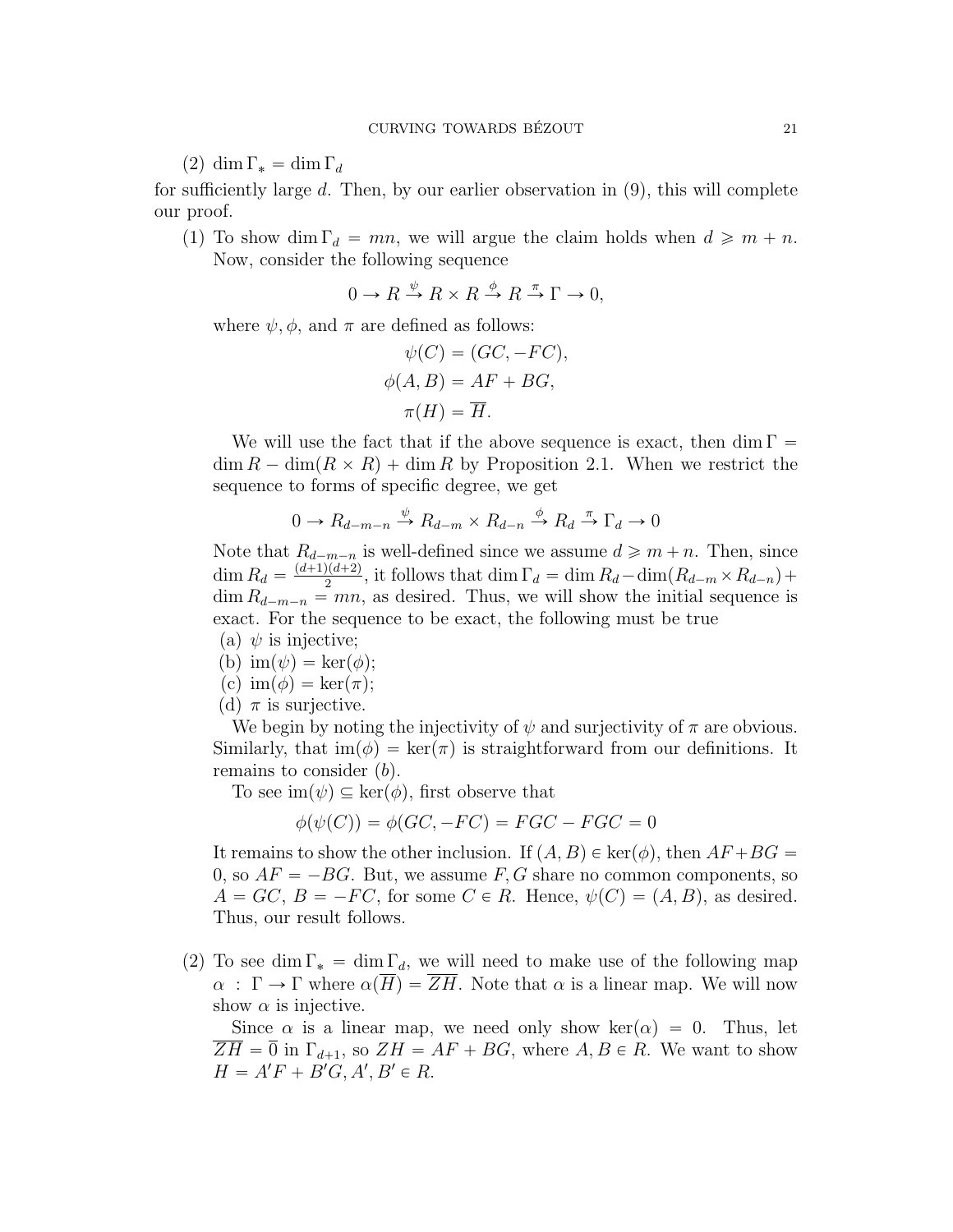We begin by defining  $F_0 = F(x, y, 0)$  and  $G_0$  similarly. Recall that we assume  $F \cap G$  contains no points on the line at infinity,  $z = 0$ . Then  $F, G, Z$ share no common zeros, so  $F_0, G_0$  must have no common components. Thus  $F_0, G_0$  are relatively prime in  $k[x, y]$ .

But  $ZH = AF + BG$ , so  $(ZH)_0 = 0 = A_0F_0 + B_0G_0$ . Thus,  $A_0F_0 =$  $-B_0G_0$ . Since  $F_0$  and  $G_0$  are relatively prime, by a similar argument as in the previous part of the proof, we conclude  $A_0 = G_0 C, B_0 = -F_0 C$ , for some  $C \in k[x, y]$ .

Next, let  $A_1 = A - CG$  and  $B_1 = B + CF$ , and observe that

$$
(A1)0 = A0 - CG0 = A0 - A0 = 0,(B1)0 = B0 + CF0 = B0 - B0 = 0,
$$

since C contains no terms with Z. But if  $(A_1)_0 = 0$ ,  $(B_1)_0 = 0$ , every term in both must contain Z. Thus,  $A_1 = ZA', B_1 = ZB'$ . But

$$
ZH = AF + BG = AF + BG - CFG + CFG = A_1F + B_1G = Z(A'F + B'G)
$$

so  $H = A'F + B'G$ , as desired.

Now we have developed the tools needed to prove dim  $\Gamma_* = \dim \Gamma_d$ . First, we choose  $A_1, \ldots, A_{mn} \in R_d$  such that  $A_1, \ldots, A_{mn} \in \Gamma_d$  form a basis for  $\Gamma_d$ . We will show if  $A_{i*} = A_i(x, y, 1)$ , then  $a_i = \overline{A_{i*}}$ ,  $i = 1, \ldots, mn$  form a basis for  $\Gamma_*$ .

First, we note  $\alpha$  maps degree d forms to degree  $d + 1$  forms in Γ. Let  $\alpha_d : \Gamma_d \to \Gamma_{d+1}$  be the restriction of the domain of  $\alpha$  to forms in Γ of degree d. Furthermore  $\alpha$  is injective and a linear map. Thus,  $\alpha_d$  is an isomorphism between vector spaces, so dim  $\Gamma_{d+r} = mn$  for all  $r \ge 0$ . Furthermore,  $\overline{Z^rA_1}, \ldots, \overline{Z^rA_{mn}}$  form a basis for  $\Gamma_{d+r}$ .

Now, we will show  $a_1, \ldots, a_{mn}$  generate  $\Gamma_*$ . Let  $h = \overline{H} \in \Gamma_*$ . Then  $H \in k[x, y]$ , so  $Z^M H^* \in \Gamma_{d+r}$  where  $M \geq 0$  and  $H^*$  is the homogenization of H. But, we may express  $Z^M H^*$  in terms of our basis for  $\Gamma_{d+r}$  and an element of  $\langle F, G \rangle$ . Namely,

$$
Z^{M}H^{*} = \sum_{i=1}^{mn} \lambda_{i} Z^{r} A_{i} + BF + CG, \quad B, C \in k[x, y, z], \lambda_{i} \in k.
$$

But then,

$$
H = (Z^{M}H^{*})_{*} = \sum_{i=1}^{mn} \lambda_{i}A_{i*} + B_{*}F_{*} + C_{*}G_{*}
$$

so,

$$
h = \overline{H} = \sum_{i=1}^{mn} \lambda_i a_i.
$$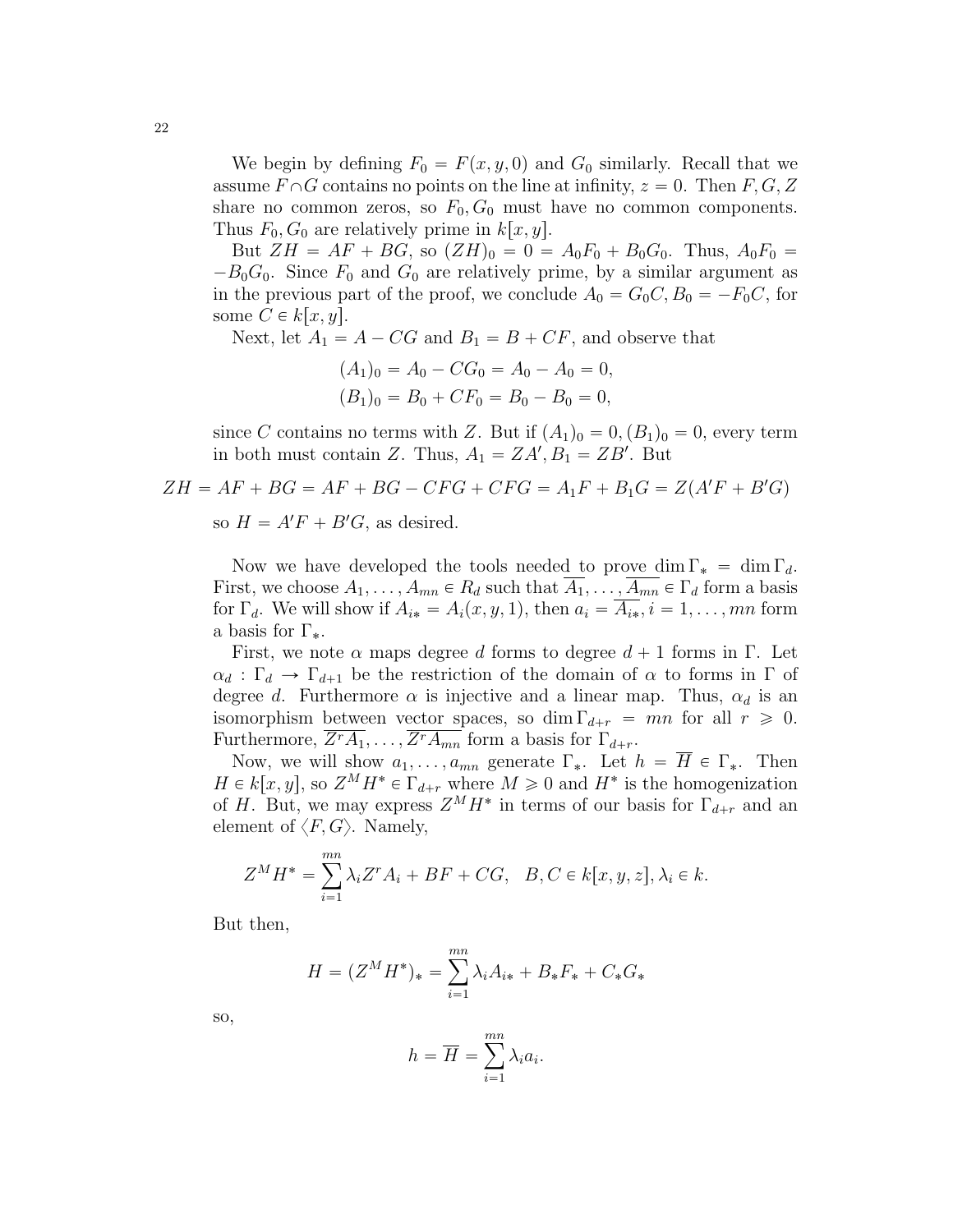Next, we show  $\{a_1, \ldots, a_{mn}\}\$ is a linearly independent set. Let  $\sum_{i=1}^{mn} \lambda_i a_i =$ Next, we show  $\{a_1, \ldots, a_{mn}\}$  is a linearly independent set. Let  $\sum_{i=1}^{mn} \lambda_i a_i = 0$ . Then,  $\sum_{i=1}^{mn} \lambda_i A_i = BF_* + CG_*$  for some  $B, C \in k[x, y]$ . Hence by Proposition 5 [1, Section 2.6],

$$
Z^{r} \sum_{i=1}^{mn} \lambda_{i} A_{i} = Z^{s} B^{*} F + Z^{t} C^{*} G, \ s, t \in \mathbb{Z}_{\geq 0}.
$$

Then  $\sum_{i=1}^{mn} \lambda_i \overline{Z^r A_i} = 0$  in  $\Gamma_{d+r}$ . But  $\{\overline{Z^r A_i}, \ldots, \overline{Z^r A_{mn}}\}$  is a basis for  $\Gamma_{d+r}$ , so it must be the case that  $\lambda_i = 0$  for all i. Thus,  $\{a_1, \ldots, a_{mn}\}$  is a basis for  $\Gamma_{*}$ , as desired.

Then we have that dim  $\Gamma_* = mn$ , which completes our proof by (9).

4.2. Applications. We address a few immediate consequences of Bézout's Theorem below.

**Proposition.** If  $H_C$  is a non-singular plane curve, then H is irreducible.

*Proof.* Assume  $H_C$  is non-singular but reducible. Then  $H = FG$  for some forms  $F, G$ . Note that we may assume F and G share no components. If they did, we could regroup our factorization  $H = F'G'$  such that  $F'$  and  $G'$  share no components. Then Bézout's theorem guarantees  $F$  and  $G$  intersect at at least one point p. Hence,  $F(p) = 0 = G(p)$ . But if  $H = FG$ , then

$$
\nabla H = (F_x G + F G_x, F_y G + F G_y).
$$

But then  $\nabla H(p) = (0, 0)$ , so p is a singular point on  $H_C$ . Contradiction.

**Proposition.** For a projective plane curve  $F_C$  with defining polynomial of degree n, the sum of the multiplicities at points in  $F_C \cap \frac{d}{dx}F_C$ , where  $\frac{d}{dx}F_C$  is the curve defined by the vanishing of  $\frac{d}{dx}F$ , is at most  $n(n-1)$  when  $\frac{d}{dx}F \neq 0$ .

*Proof.* Once we note that F and  $\frac{d}{dx}F$  share no common components, since F is irreducible, we see that the latter result follows immediately from property  $(5)$  of the intersection number and Bézout's theorem. But to apply Bézout's theorem,  $\frac{d}{dx}F$  must be a nonzero form. Since we assume  $\frac{d}{dx}F \neq 0$ , one concern is addressed. Furthermore, note that for each term in F without  $x^m$  for some  $m > 0$ , the term vanishes when taking the partial derivative of  $F$  with respect to  $x$ . Similarly, for each term in F with  $x^m$  for any  $m > 0$ , the corresponding term in  $\frac{d}{dx}F$  contains the same powers for y and z, but the power for x will be  $m - 1$ . Thus,  $\frac{d}{dx}F$  is also a form of degree  $n - 1$ . As noted earlier, the result then follows.

#### 5. Appendix

**Proposition 5.1.** Let V be a variety in  $\mathbb{A}^n$ ,  $I = I(V)$ , and J be an ideal containing I. Then, letting  $J'$  be the natural image of  $J$  in  $\Gamma(V)$ , we have

$$
\mathcal{O}_P/J\mathcal{O}_P\cong \mathcal{O}_P(V)/J'\mathcal{O}_P(V).
$$

 $\Box$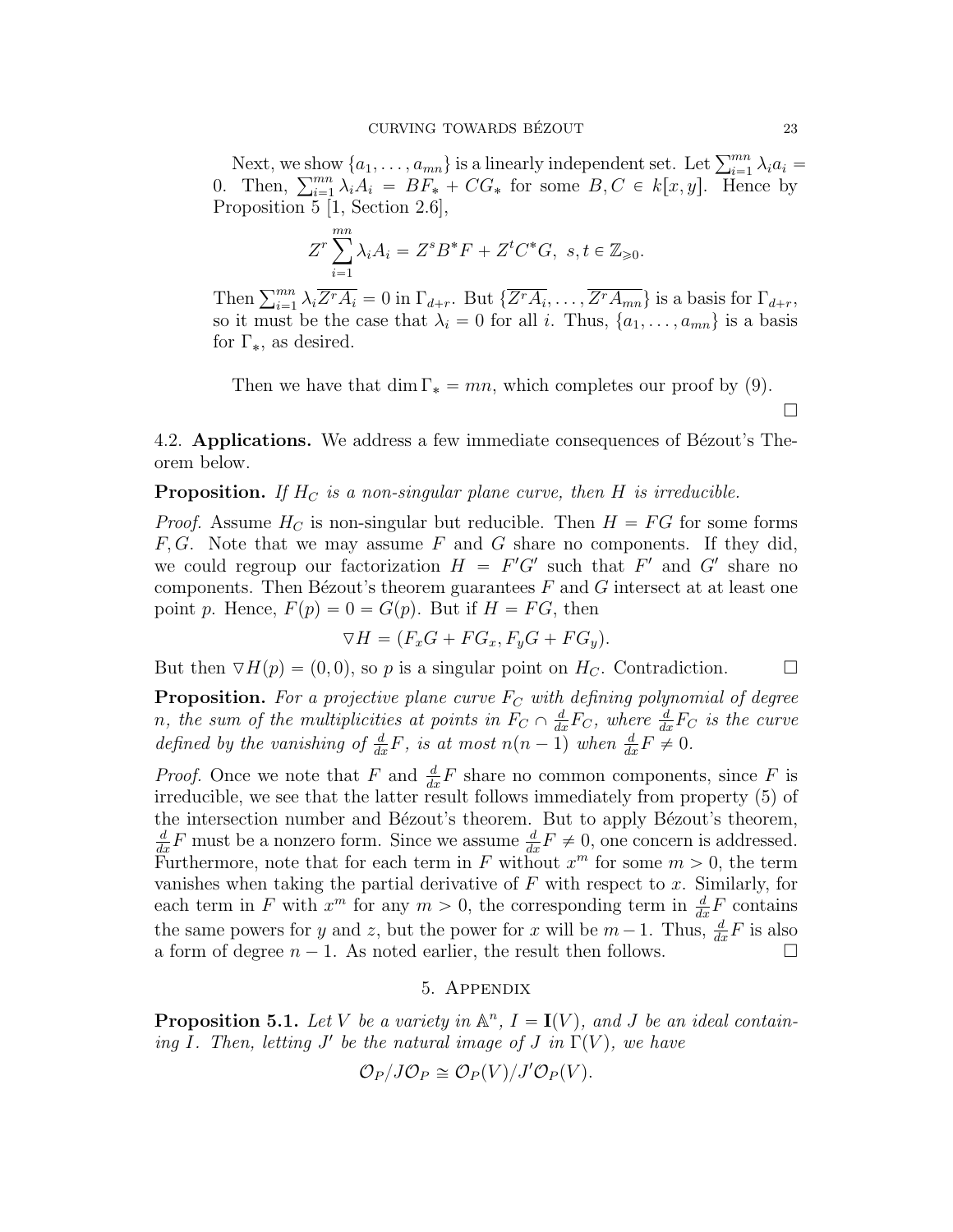Proof. Consider the sequence of natural homomorphisms

$$
\mathcal{O}_P \stackrel{\phi_1}{\to} \mathcal{O}_P(V) \stackrel{\phi_2}{\to} \mathcal{O}_P(V)/J'\mathcal{O}_P(V),
$$

and let  $\phi := \phi_2 \circ \phi_1$ . We will show ker $(\phi) = J$ . Then, since J' is the image of J in  $\Gamma(V)$ ,  $J\mathcal{O}_P(V) = J'\mathbb{O}_P(V)$ . By the fundamental theorem of ring homomorphisms, this will complete our proof.

Note that  $\ker(\phi_1) = I$  and  $\ker(\phi_2) = J'$ . Then, since  $I \subseteq J$  and  $\phi_1(J) = J'$ ,  $\ker(\phi_1) \subseteq \ker(\phi_2)$ , so  $\ker(\phi) = J$ .

**Proposition 5.2.** Let  $M_1, \ldots, M_n$  be pairwise comaximal ideals of some ring R. Then for  $d \geq 1$ ,

$$
\bigcap_{i=1}^{n} (M_i^d) = \bigcap_{i=1}^{n} M_i \big)^d
$$

Proof. We will first prove the following to reach our desired result

- (1) If I and J are comaximal ideals of R, then  $IJ = I + J$ .
- (2) If I and J are as above and  $d \geq 1$ ,  $I^d \cap J^d = (I \cap J)^d$ .
- (3)  $M_i + \Pi_{j \neq i} M_j = R$ .
- (4)  $M_1 \ldots M_n = \bigcap_{i=1}^n M_i$ .

(1) We will use double containment. For the forwards direction, let  $F \in IJ$ . Then,  $F = F_i F_j$  for some  $F_i \in I$  and  $F_j \in J$ . By this observation, it is obvious  $F \in I, J$ , so F is in their intersection.

The backwards direction requires more work, but is not hard. Let  $F \in I \cap J$ . Then F is in both I and J. But  $I + J = R$ , by the comaximality of I and J, so there exists  $F_i \in I$  and  $F_j \in J$  such that  $F_i + F_j = 1$ . Observe

$$
F = F(F_i + F_j) = FF_i + FF_j.
$$

Notice  $FF_i \in IJ$  since  $F \in J$  and  $F_i \in I$ , and  $FF_j \in IJ$  since  $F \in I$  and  $F_j \in J$ . Thus,  $F \in IJ$ .

 $(2)$  First, we note

$$
(I \cap J)^d = (IJ)^d = I^d J^d = I^d \cap J^d,
$$

if  $I^d$  and  $J^d$  are comaximal, by (1). But

$$
R = R^{2d} = (I + J)^{2d} = I^{2d}J^0 + \cdots + I^dJ^d + \cdots + I^0J^{2d} \subseteq I^d + J^d,
$$

where the rightmost containment can be seen by noting each term in the expansion of  $(I + J)^{2d}$  is of the form  $I^r J^l$  with at least one of  $r \geq d$  or  $l \geq d$ . Hence,  $R \subseteq I^d + J^d$ , so  $I^d$  and  $J^d$  are comaximal.

(3) Let  $S := \{j | j \neq i\}$  and observe

$$
R = R^{|S|} = \Pi_{j \in S}(M_i + M_j)
$$
  
=  $\Pi_{j \in S}(M_j) + M_i$ (other terms)  $\subseteq M_i + \Pi_{j \in S}M_j \subseteq M_i + M_k = R$ ,

where k is any index in S. Thus,  $R \subseteq M_i + \Pi_{j \in S}M_j \subseteq R$ , so  $M_i + \Pi_{j \in S}M_j = R$ .